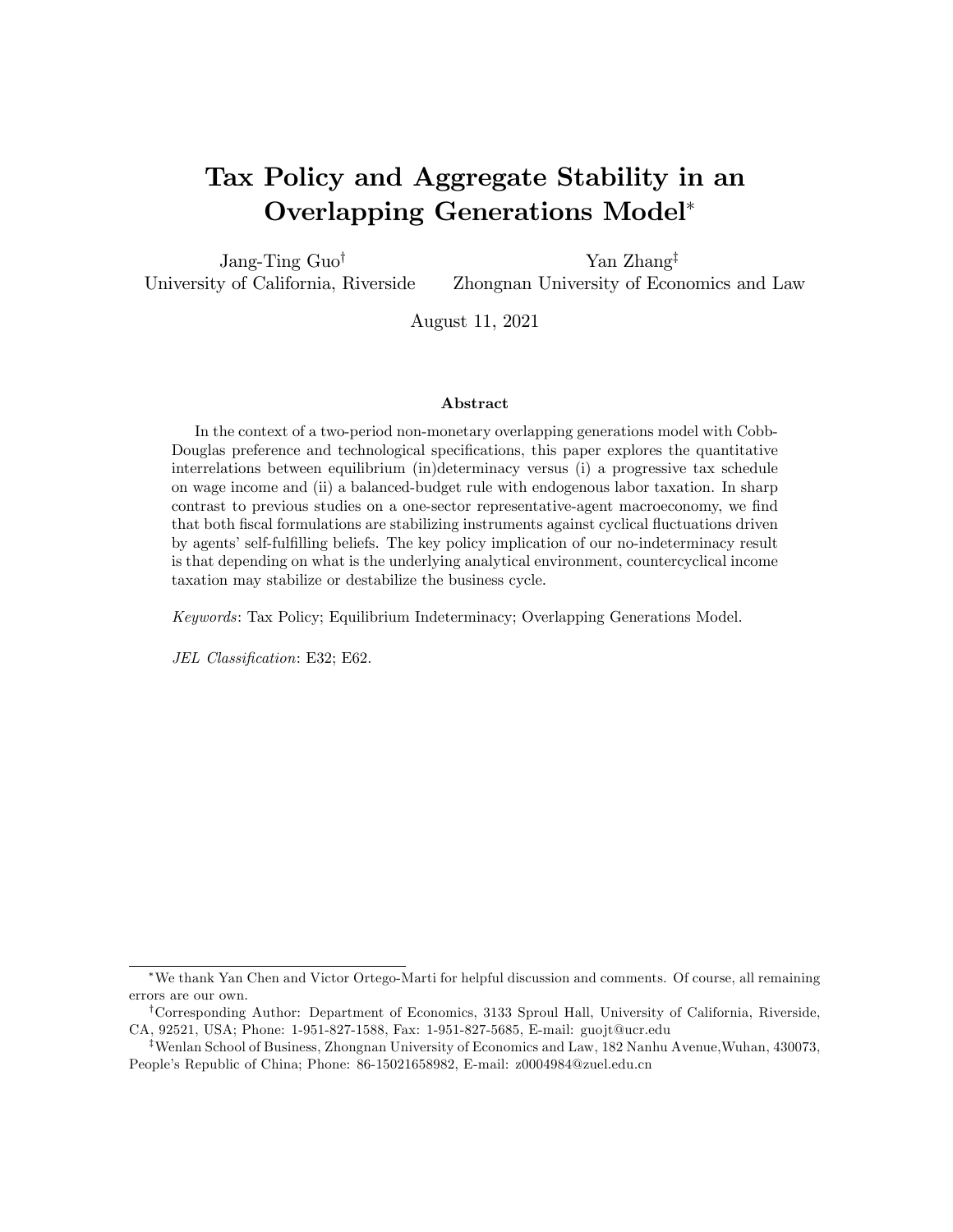## 1 Introduction

Since the late 1990's, considerable progress has been made in exploring the interrelations between local stability properties of competitive equilibria and tractable fiscal policy rules within a prototypical one-sector real business cycle (RBC) macroeconomy. Given the assumptions of perfect competition and constant returns-to-scale in production, this modelís interior steady state is a locally determinate or isolated saddle point around which there exists a unique convergent equilibrium trajectory, as well as macroeconomic fluctuations driven by exogenous shocks to economic fundamentals such as endowments, preferences and technology. Under a balanced-budget rule that consists of constant government spending and proportional taxation on the infinitely-lived representative agent's wage income, Schmitt-Grohé and Uribe  $(1997, \text{ section II}; \text{SU} \text{ hereafter})$  find that a Laffer curve-type relationship between the labor tax rate and the resulting tax revenue will emerge, which in turn may lead to the existence of two interior stationary equilibria. These authors then analytically show that the low-tax steady state can display equilibrium indeterminacy and sunspot-induced endogenous business cycles. On the other hand, Guo and Lansing (1998; GL hereafter) incorporate a progressive income tax schedule, whereby the household's average and marginal tax rates are increasing functions of its total factor income, into an otherwise standard one-sector laissez-faire RBC model with an indeterminate steady state under aggregate increasing returns to productive inputs. These authors find that a sufficiently high degree of tax progressivity is able to stabilize the economy against cyclical fluctuations generated by changes in agents' animal spirits.<sup>1</sup> The aforementioned results thus illustrate that in the context of a one-sector representative-agent macroeconomy, the business-cycle destabilization effect of Schmitt-Grohé and Uribe's (1997, section II) countercyclical balanced-budget arrangement are qualitatively opposite to that of the macroeconomic stabilization impact of Guo and Lansingís (1998) procyclical progressive tax scheme.

Motivated by the above RBC-based research on the aggregate (in)stability effects of the SU versus the GL fiscal policy rule, we will examine the robustness of their contrasting consequences within a two-period non-monetary overlapping generations (OLG) model  $\dot{a}$  la Diamond (1965). For the sake of analytical simplicity, Lloyd-Braga, Nourry and Vendittiís (2007, section 6; LNV hereafter) parsimonious framework with Cobb-Douglas preference and technological formulations is adopted here as our baseline setting. Each agent's lifetime utility function exhibits linear homogeneity in her young and old consumption expenditures combined,

 $1By$  contrast, Guo and Harrison (2001, 2011) find that sufficiently regressive income taxation is needed to insulate the economy from belief-driven aggregate fluctuations in a two-sector RBC model with equilibrium indeterminacy under laissez faire.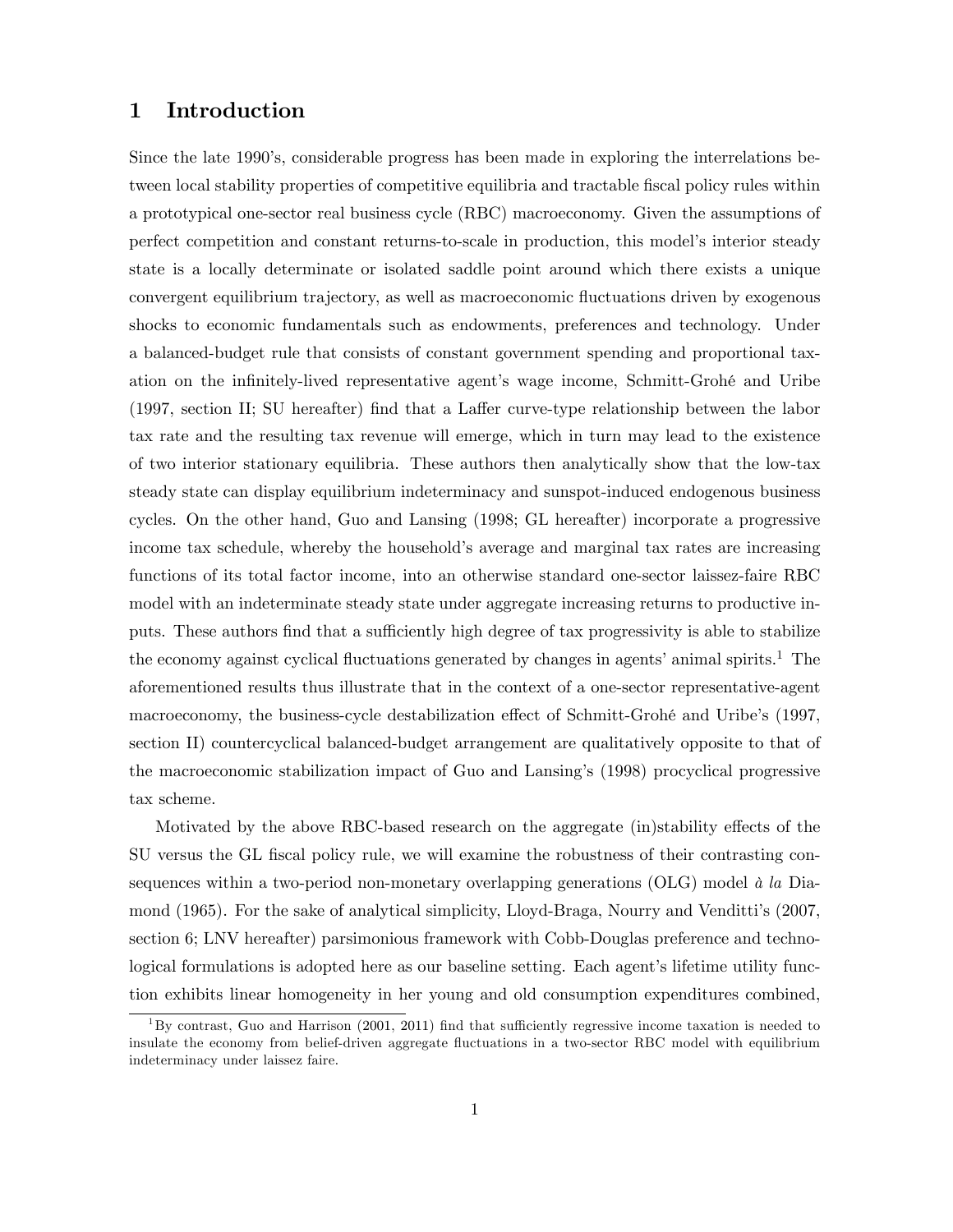which are then postulated to be additively separable from hours worked in youth. Moreover, all the savings of young individuals are held in the form of additions to future capital stock that will be fully depreciated after one period. On the production side, the economyís social technology displays increasing returns-to-scale due to the presence of positive productive externalities from aggregate labor hours.<sup>2</sup> In this environment (without government intervention), its interior stationary state is found to be a locally indeterminate sink when the level of labor externalities is sufficiently strong and/or each young household's labor supply is sufficiently elastic. In what follows, our analyses will take LNV's local (in)determinacy results as the focal point of departure.<sup>3</sup>

Starting with LNV's two-period Cobb-Douglas overlapping generations model that exhibits multiple equilibria under laissez faire, a slightly modified Guo-Lansing tax schedule, characterized by monotonically increasing average and marginal tax rates on young individuals' wage earnings, is first incorporated into.<sup>4</sup> In this case, the economy's equilibrium conditions can be expressed as a first-order nonlinear dynamical system in capital and labor. We then quantitatively examine the resulting local stability properties for calibrated parameter values that are consistent with post Korean-war U.S. time series data. As it turns out, Guo and Lansingís  $(1998)$  determinacy result  $-$  saddle-path stability and equilibrium uniqueness will take place when the postulated policy rule is sufficiently progressive  $\sim$  continues to hold within our OLG macroeconomy. Intuitively, start the no-government LNV model from its steady state, and suppose that the young generation- $t$  agent becomes optimistic about the economy's future. Acting upon this belief, she will consume less and invest more today, which in turn generate increases in the next period's capital stock, hours worked, total output and real wage rate. If the productive externalities from aggregate labor inputs are strong enough, the rate of return on capital investment will rise to validate the initial optimism as a self-fulfilling equilibrium. Under the GL progressive taxation scheme, the higher marginal tax rate at period  $t + 1$  leads to a decrease in labor supply, thus "taxing away" the augmented marginal product of capital. It follows that the equality of the relevant consumption Euler equation will no longer

<sup>&</sup>lt;sup>2</sup>Within a general analytical framework which does not specify the preference and technology functional forms, Lloyd-Braga, Nourry and Venditti (2007, footnote 10) Önd that local indeterminacy cannot occur under positive capital, combined with no labor, externalities in the firms' production process. Without loss of generality, these authors then assume zero capital externality in their local stability analyses of the general model (sections 4-5, pp. 521-528) as well the Cobb-Douglas economy (section 6).

<sup>&</sup>lt;sup>3</sup>As in Schmitt-Grohé and Uribe (1997), Guo and Lansing (1998) and many previous studies, this paper is restricted to analyzing the local dynamics of equilibrium path(s) around each steady state. The global behavior of our model economy is a worthwhile topic for future research.

<sup>4</sup> Since Lloyd-Braga, Nourry and Vendittiís (2007) focus is on indeterminacy and sunspots, our analysis will begin with introducing the Guo-Lansing progressive tax schedule to LNV's indeterminate macroeconomy inhabited by two-period-lived overlapping generations.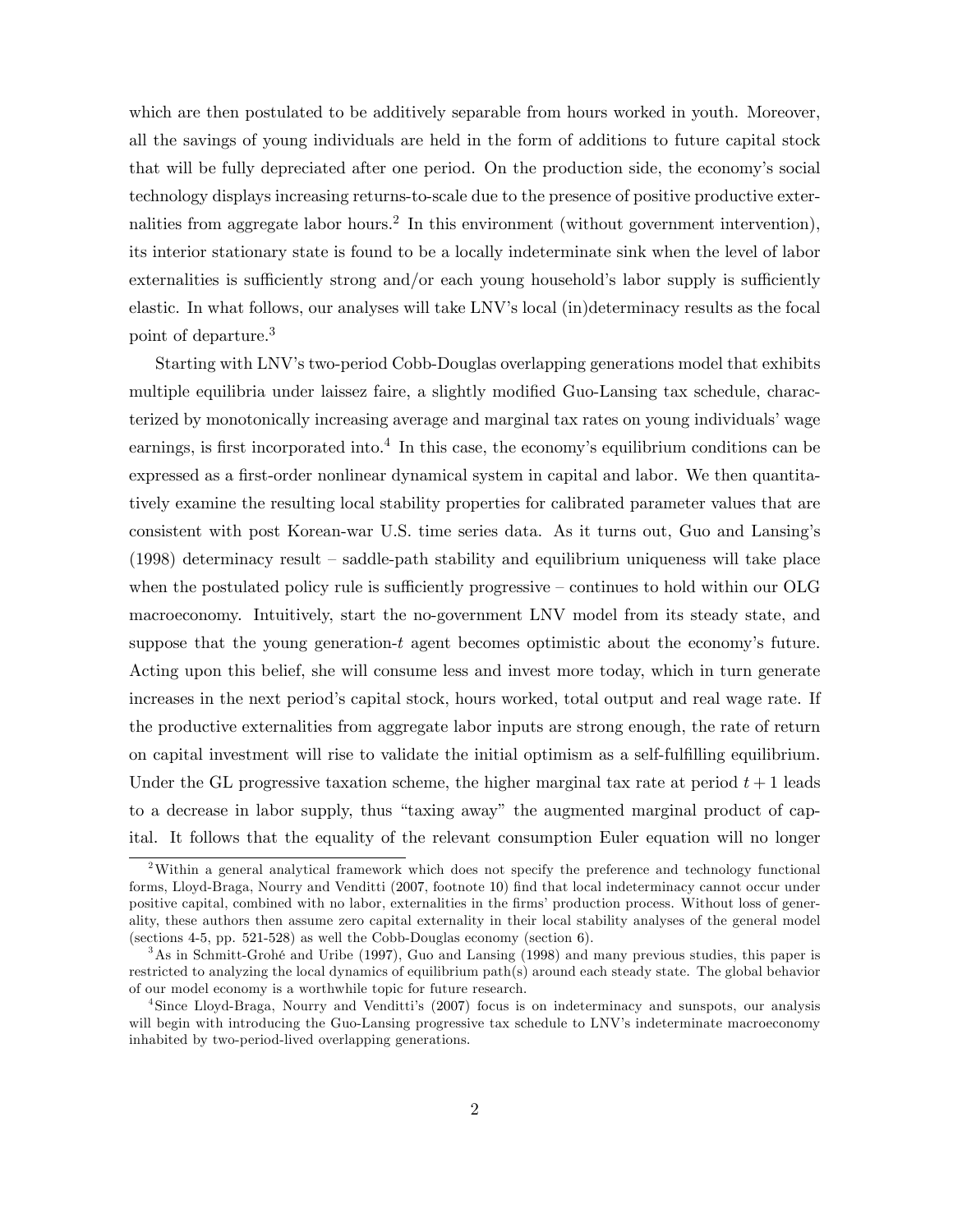hold, hence this procyclical fiscal formulation operates like a classic automatic stabilizer which may eliminate the possibility of sunspot-driven business cycle fluctuations in a two-period Cobb-Douglas overlapping generations model.

We also find that the minimum level of the Guo-Lansing tax progressivity required to stabilize our OLG macroeconomy against endogenous business cycles will ceteris paribus increase when (i) the degree of labor externalities in production is stronger; or (ii) the share of first-period consumption over a young individual's wage income falls; or (iii) the labor supply elasticity becomes higher. The intuitions behind these numerical findings are straightforward. While keeping the values of other parameters unchanged, the economy is more susceptible to indeterminacy and sunspots in cases (i) and (iii) because the young cohort- $t$  agent's optimistic expectation yields a higher increment in hours worked at period  $t + 1$ ; or in case (ii) since the average/marginal propensity to consume out of a young household's disposable wage earnings is lower, which in turn raises the amount of additions to the next period's capital stock as well as labor hours. As a result, more progressive labor income taxation is needed for suppressing belief-induced macroeconomic fluctuations. Interestingly, these OLG-based comparative statics outcomes associated with the GL tax schedule turn out to be qualitatively identical to those in the context of a one-sector RBC model.

Next, we incorporate the SU balanced-budget policy rule into LNV's heterogeneous-agent model with zero or "relatively small" labor externalities such that the no-government economy possesses a locally determinate steady state. Quite surprisingly, Schmitt-GrohÈ and Uribeís  $(1997, \text{ section II})$  instability result – aggregate fluctuations caused by equilibrium indeterminacy may arise under endogenous labor taxation  $-\text{does not remain robust within a two-period}$ Cobb-Douglas overlapping generations macroeconomy. For all the admissible parametric con-Ögurations with two interior stationary equilibria, we show that the low-tax steady state is a saddle point and the high-tax steady state is a totally unstable source. Upon an expected expansion in future economic activity, the young generation-t agent chooses to sacrifice today's consumption for more savings, hence two counteracting effects on the dynamic equation that governs her labor supply decision ensue. On the one hand, its left-hand side will rise because higher levels of capital stock, hours worked and total output at period  $t + 1$  lead to increases in this individual's old-age consumption as well as the rate of return to investment. On the other hand, a lower current consumption shifts her labor supply curve to the right, generating a fall in the real wage rate and an increase in hours worked at period t. Under SU's countercyclical fiscal formulation, the government's tax revenue will stay the same since the labor tax rate moves in the opposite direction and by the same proportion as the young household's wage income. It follows that the overall effects of a higher period- $t$  labor hours on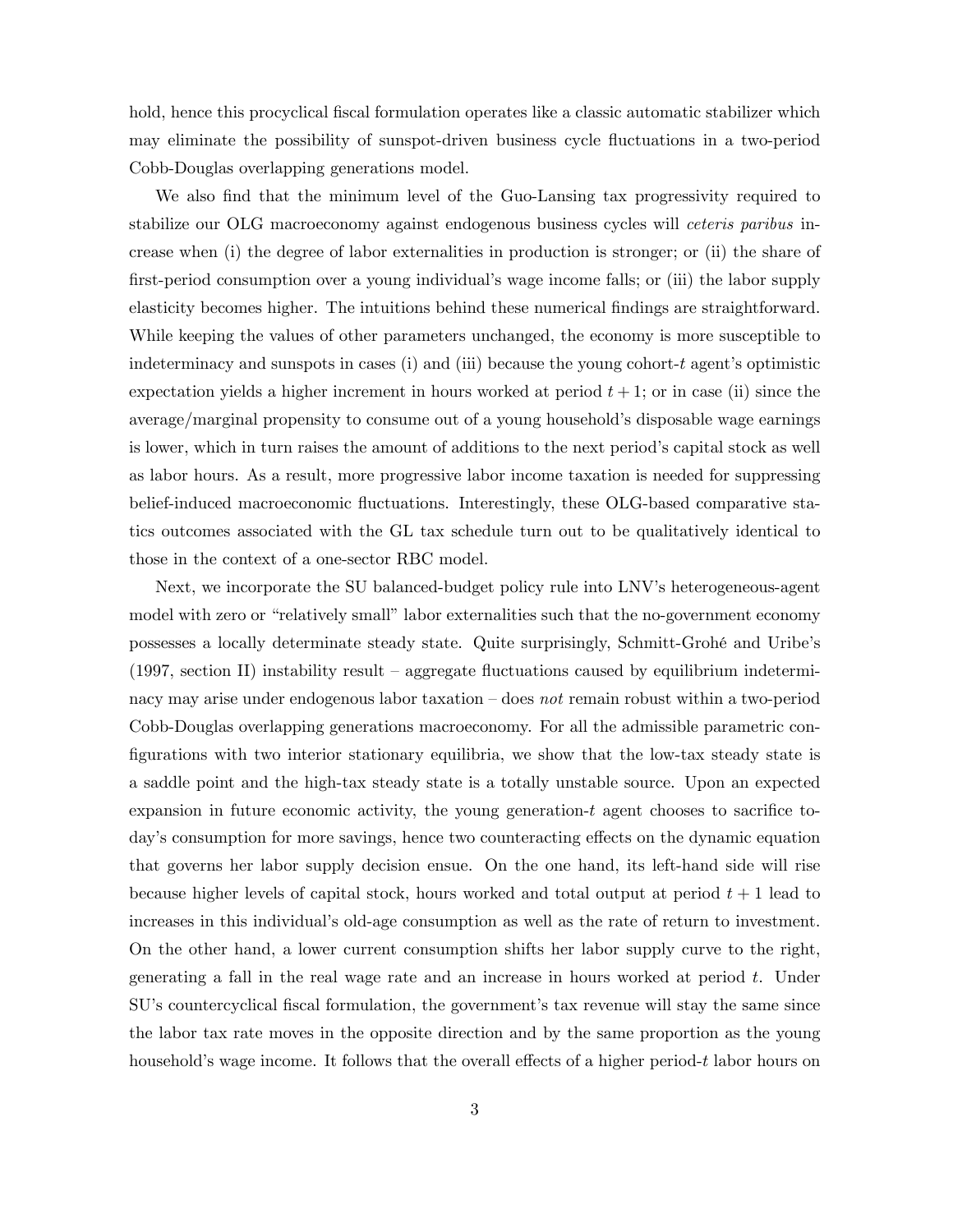the right-hand-side of the optimal labor-supply condition are theoretically ambiguous. Our numerical simulations find that starting at the model's low-tax steady state, its right-handside as a whole may decrease or does not rise enough to match with the left-hand-side increase in the marginal product of capital. As a result, the macroeconomy will display saddle-path stability and equilibrium uniqueness in that the beginning optimism is not justified. When the model starts at the high-tax stationary equilibrium, the hike in the right-hand-side expression is found to quantitatively dominate that of the corresponding left-hand-side increase. Consequently, this steady state is an unstable source surrounded by divergent or explosive trajectories that will eventually violate the economyís transversality condition.

In terms of policy implications, this paper illustrates that the aggregate (in)stability effects of our postulated tax policy rules within a two-period Cobb-Douglas overlapping generations model are rather different from those of Schmitt-Grohé and Uribe (1997, section II) and Guo and Lansing (1998) for a one-sector representative-agent framework. Specifically, we show that both SU's countercyclical and GL's procyclical fiscal formulations are stabilizing instruments in a calibrated OLG macroeconomy against cyclical fluctuations driven by agents' self-fulfilling beliefs. This is a valuable finding not only for its theoretical insight, but also for its broad implications for the design, implementation and evaluation of macroeconomic stabilization policies. Of particular relevance here is whether endogenous labor income taxation,  $\dot{a}$  la Schmitt-Grohé and Uribe (1997, section II), raises the magnitude of business cycles or not will depend critically on what is the primitive analytical environment: a one-sector real business cycle model or a two-period overlapping generations model that exhibits saddle-path stability under laissez faire.

The remainder of this paper is organized as follows. Section 2 describes our two-period Cobb-Douglas overlapping generations model and quantitatively explores its local stability properties under progressive labor income taxation. Section 3 examines the same economyís equilibrium dynamics under endogenous labor taxation. Section 4 discusses our noindeterminacy results *vis-à-vis* previous findings obtained in a one-sector representative-agent macroeconomy from a comparative perspective. Section 5 concludes.

## 2 The Economy

Our model economy is comprised of heterogeneous households, competitive Örms and the government. In particular, we incorporate two analytically-tractable Öscal policy rules into Lloyd-Braga, Nourry and Vendittiís (2007, section 6) two-period non-monetary overlapping generations (OLG) model that exhibits Cobb-Douglas preference and technological formula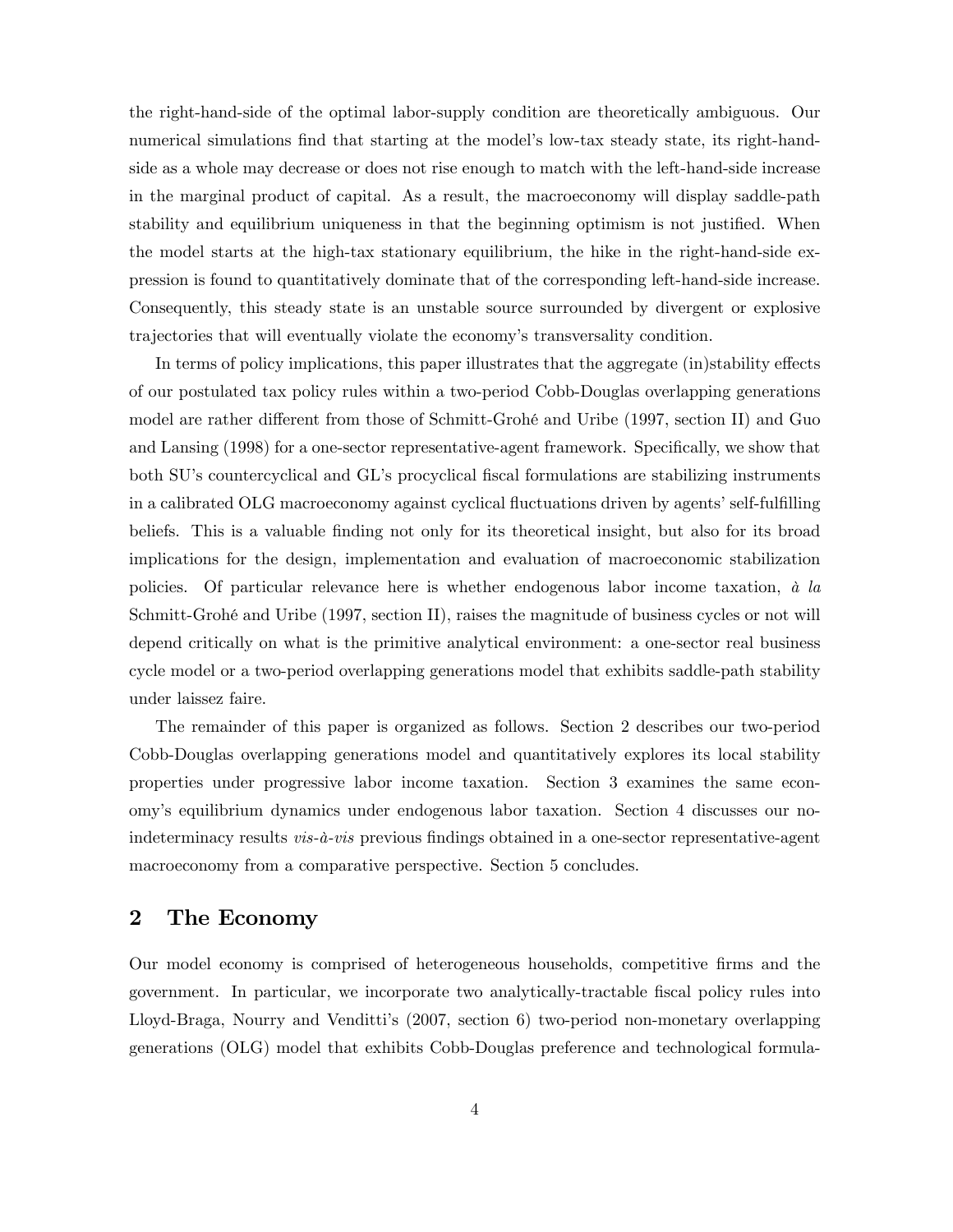tions along with a locally (in)determinate interior steady state under laissez faire. First, this section examines a progressive tax schedule  $\dot{a}$  la Guo and Lansing (1998) with monotonically increasing (or procyclical) average and marginal tax rates on young individuals' wage income. In the next section, the government endogenously chooses a countercyclical labor tax rate to Önance constant public expenditures on goods and services, as in Schmitt-GrohÈ and Uribe (1997, section II). Each agent is postulated to supply labor hours as well as accumulating physical capital in youth; and consume in both time periods of her lifetime. The economyís production side consists of a social technology that displays increasing returns-to-scale due to positive productive externalities from aggregate labor inputs. To facilitate comparison with previous work, government spending is posited to be useless in that it does not contribute to utility or production. We assume that there are no fundamental uncertainties present in the macroeconomy.

#### 2.1 Households

As in Lloyd-Braga, Nourry and Venditti (2007, section 6), there is a single agent in each generation who lives for two periods and maximizes the following utility function that is Cobb-Douglas in consumption and separably convex in hours worked:

$$
u^{t} = (c_{t}^{t})^{\alpha} (c_{t+1}^{t})^{1-\alpha} - A \frac{h_{t}^{1+\gamma}}{1+\gamma}, \quad A > 0, \quad \gamma \ge 0, \quad 0 < \alpha < 1, \quad t = 1, 2, \quad \cdots,
$$
 (1)

where  $c_t^t$  ( $c_{t+1}^t$ ) represents consumption, superscripts index generation or cohort, and subscripts index calendar time. This generation-t agent supplies  $h_t$  units of labor hours when young that contribute to firms' production process, and does not work in her old (retirement) age. In addition, A is a preference parameter and  $\gamma$  denotes the inverse for the wage elasticity of labor supply.

The period budget constraints faced by the cohort-t household are

$$
c_t^t + s_t^t = (1 - \tau_t)w_t h_t, \quad 0 < \tau_t < 1,\tag{2}
$$

and

$$
c_{t+1}^t = r_{t+1} s_t^t,\t\t(3)
$$

where  $s_t^t$  represents the period-t savings of a young agent that are held in the form of additions to next period's capital stock  $k_{t+1}$ ,  $w_t$  is the real wage rate,  $\tau_t$  is the tax rate on labor income which will be specified below and  $r_{t+1}$  is the real gross interest rate. Under the commonlyadopted assumption (in the OLG literature) that the depreciation rate of physical capital is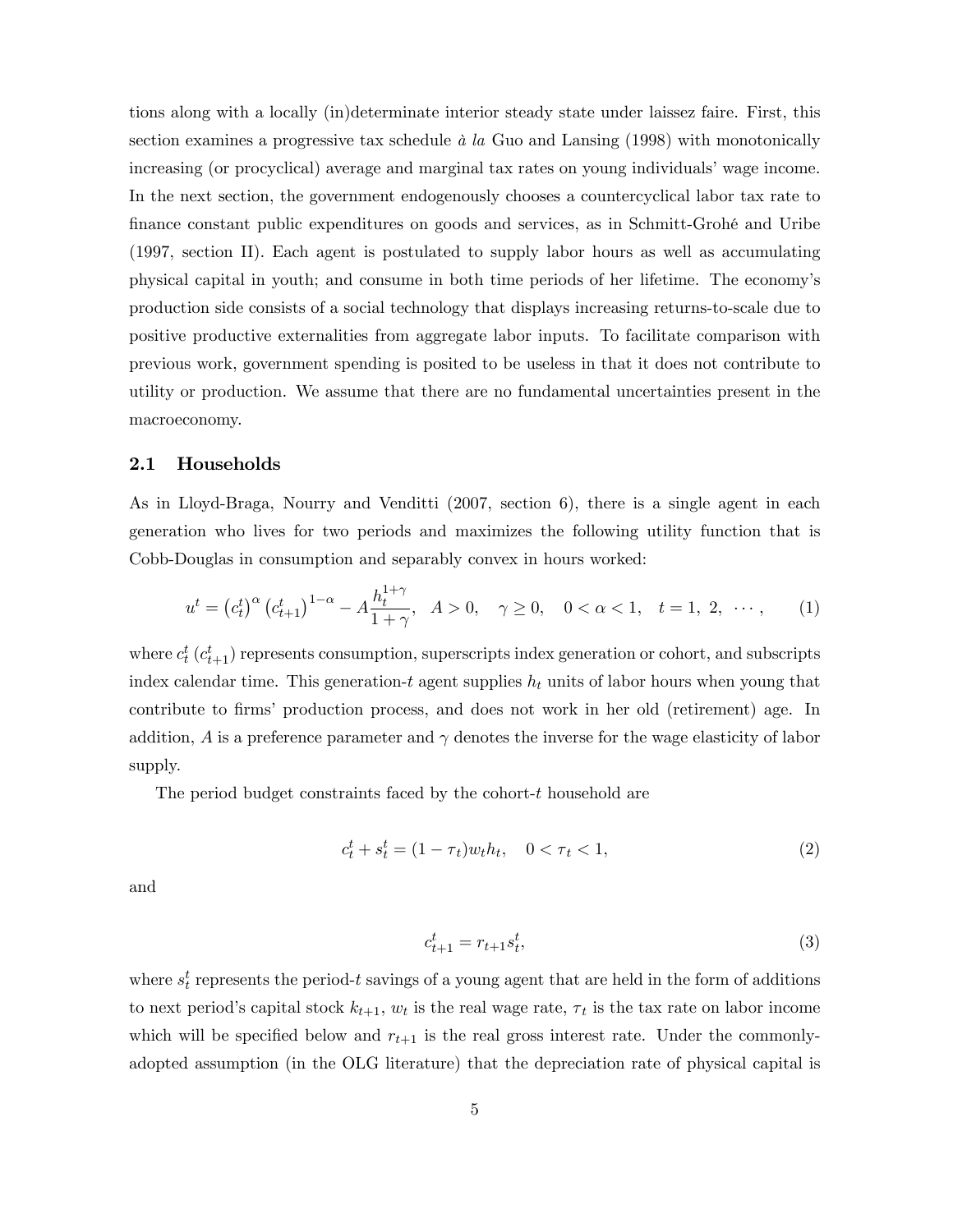100% after one period, the associated market clearing condition is  $s_t^t = k_{t+1}$ . It follows that  $r_{t+1}$  can also be interpreted as the rental rate that the old individual of generation-t receives from providing capital services to firms. In the first period of the economy, an existing old agent of cohort-0 is endowed with the exogenously-given capital stock  $k_1 > 0$ , and a preference formulation given by  $u^0 = c_1^0$ .

Similar to Guo and Lansing (1998), the labor tax rate  $\tau_t$  is specified as taking on the functional form that is continuously differentiable in the cohort- $t$  household's wage income  $y_{ht} = w_t h_t$ :

$$
\tau_t = 1 - \eta \left(\frac{\bar{y}_h}{y_{ht}}\right)^{\phi}, \quad 0 < \eta < 1, \quad 0 \le \phi < 1,\tag{4}
$$

where  $\bar{y}_h = \bar{w}h$  denotes the steady-state level of per capita labor income that is taken as given by each agent; and the parameters  $\eta$  and  $\phi$  govern the level and slope (or elasticity) of the tax scheme, respectively. Using (4), we find that the marginal tax rate  $\tau_t^m$ , defined as the change in taxes paid by a young generation- $t$  individual divided by the change in her wage earnings, is given by

$$
\tau_t^m = \frac{\partial \left(\tau_t y_{ht}\right)}{\partial y_{ht}} = 1 - \eta \left(1 - \phi\right) \left(\frac{\bar{y}_h}{y_{ht}}\right)^{\phi}.
$$
\n<sup>(5)</sup>

In this section, our analyses are restricted to an environment in which households have an incentive to provide labor services and the government cannot confiscate productive resources, thus  $0 < \tau_t$ ,  $\tau_t^m < 1$  is imposed. At the model's stationary state  $(y_{ht} = \bar{y}_h)$ , these conditions imply that  $\eta \in (0, 1)$  and  $\phi \in (\frac{\eta-1}{\eta}, 1)$ , where  $\frac{\eta-1}{\eta} < 0$ . Per the observed U.S. federal individual income tax schedule, we note that the listed statutory marginal tax rate  $\tau_t^m$  is an increasing function with respect to taxable-income  $(w_t h_t)$  brackets. This empirical feature thus implies a progressive fiscal policy rule with  $\phi > 0$ , whereby the marginal tax rate is higher than the corresponding average tax rate given by  $(4)$ . As a useful baseline formulation, the macroeconomy under flat labor taxation with  $\phi = 0$  and a constant  $\tau_t = \tau_t^m = 1 - \eta$ is considered. It follows that the elasticity parameter which also governs the degree of tax progressivity is further restricted to the interval  $0 \leq \phi < 1$ .

As in many previous studies, we postulate that individuals are able to rationally anticipate the way in which the tax schedule affects their net earnings when they decide how much to work, consume and invest over their lifetimes. Consequently, it is the marginal tax rate of labor income  $\tau_t^m$  that will govern each agent's economic decisions. Hence, the first-order conditions for the cohort- $t$  ( $\geq$  1) household's dynamic optimization problem are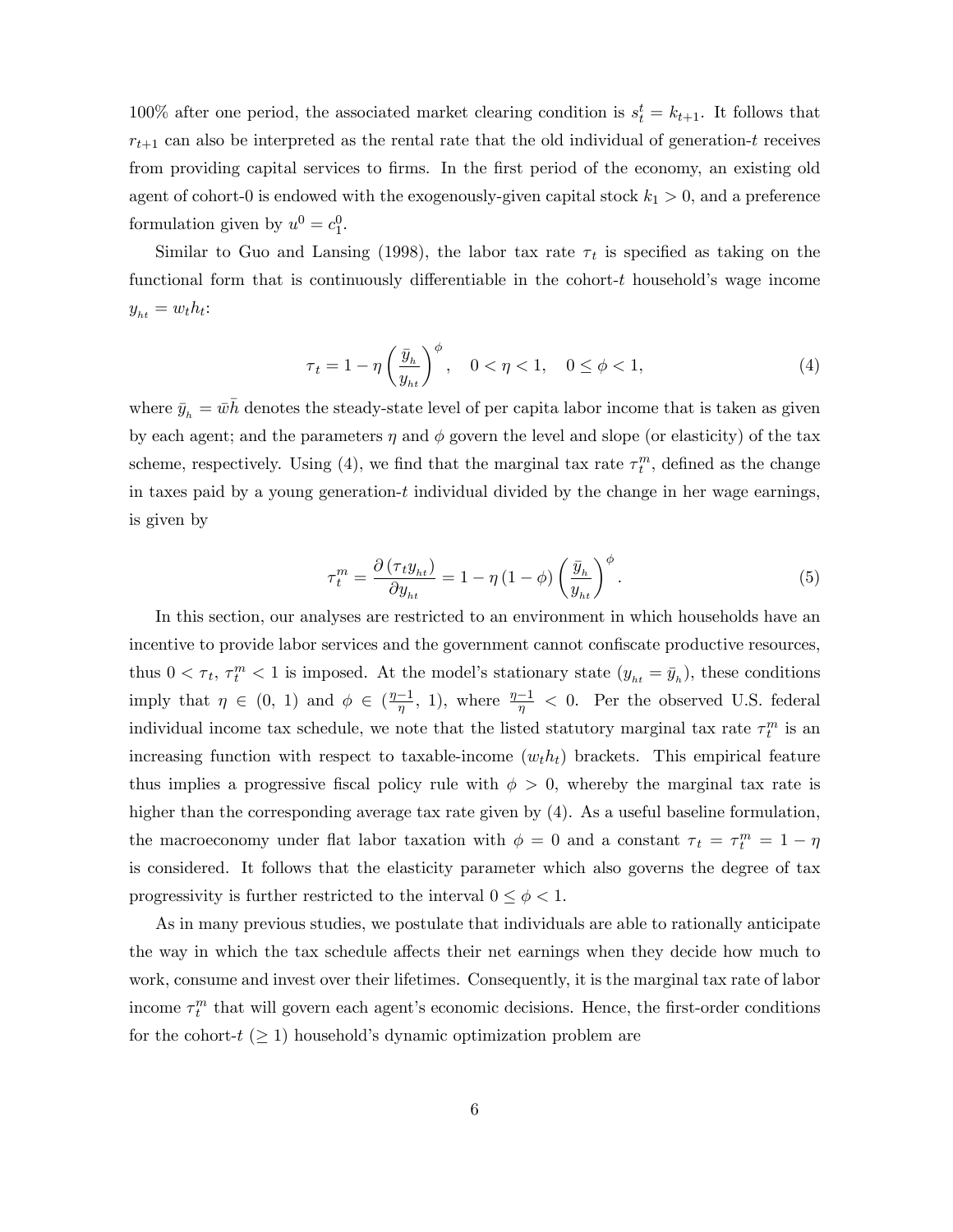$$
\frac{Ah_t^{\gamma}}{\alpha \left(c_t^t\right)^{\alpha-1} \left(c_{t+1}^t\right)^{1-\alpha}} = \left(1 - \tau_t^m\right) w_t,\tag{6}
$$

$$
\frac{c_{t+1}^t}{c_t^t} = \left(\frac{1-\alpha}{\alpha}\right) r_{t+1},\tag{7}
$$

where  $(6)$  equates the slope of this individual's indifference curve to the after-tax real wage, and (7) is the standard Euler equation on her intertemporal consumption choices. Since the marginal rate of substitution between current consumption and leisure involves  $c_{t+1}^t$  under our postulated non-separable utility function (1), equation (6) that governs the period-t labor supply decision will become dynamic across two consecutive periods (*c.f.* intratemporal under a separable preference formulation).

#### 2.2 Firms

The technological side of this one-sector macroeconomy is comprised of a continuum of identical competitive firms that are indexed by i and distributed uniformly over  $[0, 1]$ . The representative firm i produces output  $y_{it}$  according to a Cobb-Douglas production function

$$
y_{it} = x_t k_{it}^s \, h_{it}^{1-s}, \ \ 0 < s < 1,\tag{8}
$$

where  $k_{it}$  and  $h_{it}$  are capital and labor inputs, respectively, and  $x_t$  represents productive externalities that are taken as given by each individual firm. As in Lloyd-Braga, Nourry and Venditti (2007, section 6), we postulate that externalities take the form

$$
x_t = h_t^{\theta}, \ \theta \ge 0,\tag{9}
$$

where  $h_t \equiv \int_{i=0}^1 h_{it}di$  denotes the economy-wide level of labor services. In a symmetric equilibrium, all firms make the same decisions such that  $k_{it} = k_t$  $\equiv \int_{i=0}^{1} k_{it}di$  and  $h_{it} = h_t$ , for all i and t. As a result,  $(9)$  can be substituted into  $(8)$  to obtain the following social technology for total output  $y_t$  that will display increasing returns to productive inputs:

$$
y_t = k_t^s h_t^{1-s+\theta},\tag{10}
$$

where the level of aggregate returns-to-scale in production is equal to  $1 + \theta$ . Under the assumption that factor markets are perfectly competitive, the first-order conditions for the representative firm's profit maximization problem are

$$
r_t = s \frac{y_t}{k_t},\tag{11}
$$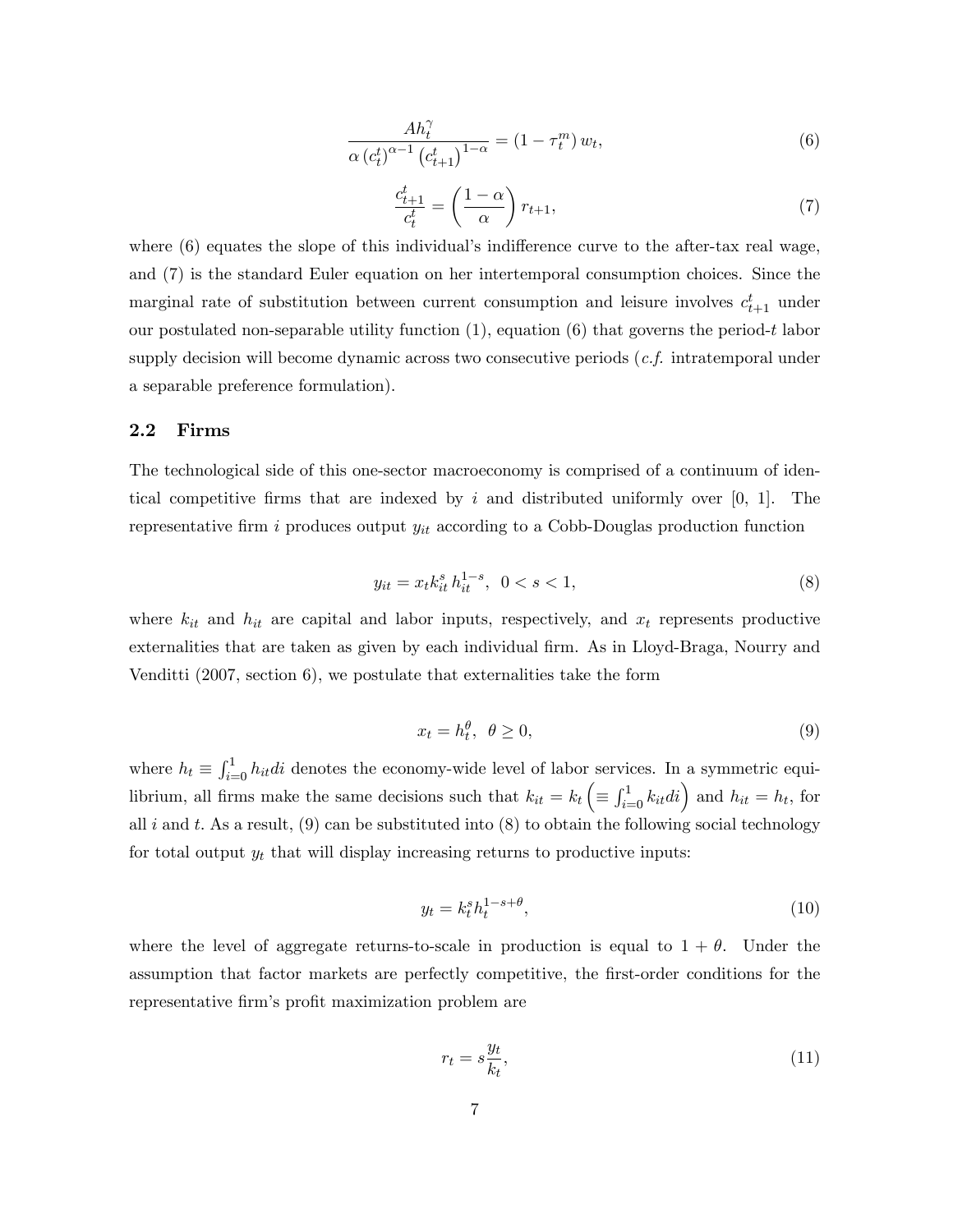$$
w_t = (1 - s) \frac{y_t}{h_t},\tag{12}
$$

where s and  $1 - s$  represent the capital and labor share of national income, respectively.

#### 2.3 Government

The government sets the labor tax rate  $\tau_t$  according to (4), and balances its budget each period. Hence, its period budget constraint is given by

$$
g_t = \tau_t w_t h_t,\tag{13}
$$

where  $g_t$  is public spending on goods and services. With the government, the aggregate resource constraint for our model economy is

$$
c_t^t + c_t^{t-1} + k_{t+1} + g_t = y_t,\t\t(14)
$$

where  $y_t$  represents total output or GDP.

#### 2.4 Equilibrium Dynamics

We first substitute the generation-t household's budget constraints  $(2)-(3)$ , together with (i) the capital market clearing condition  $s_t^t = k_{t+1}$ , (ii) the marginal tax rate  $\tau_t^m$  given by (5) and (iii) the factor prices  ${r_{t+1}, w_t}$  as in conditions (11)-(12), into the dynamic labor-supply equation (6) to obtain

$$
\left(sk_{t+1}^{s-1}h_{t+1}^{1-s+\theta}\right)^{\alpha-1} = \frac{\alpha\eta\left(1-\phi\right)\bar{y}_h^{\phi}(1-s)^{1-\phi}}{A} \left(\frac{1-\alpha}{\alpha}\right)^{1-\alpha}k_t^{s(1-\phi)}h_t^{(\theta-s)(1-\phi)-\phi-\gamma},\tag{15}
$$

where  $\bar{y}_h = (1-s)\bar{k}^s \bar{h}^{1-s+\theta}$  denotes the stationary equilibrium level of per capita labor income that is a Cobb-Douglas function of the steady-state capital  $\bar{k}$  and labor  $\bar{h}$  inputs. We also follow the same derivation procedure, in conjunction with the average tax rate  $\tau_t$  given by (4), to rewrite the consumption Euler equation (7) as

$$
k_{t+1} = \eta (1 - \alpha) \bar{y}_h^{\phi} \left[ (1 - s) k_t^s h_t^{1 - s + \theta} \right]^{1 - \phi}.
$$
 (16)

As a result, our model's equilibrium conditions can be summarized by the above pair of firstorder non-linear difference equations in  $k_t$  and  $h_t$ .

It is straightforward to show that the simultaneous equations  $(15)-(16)$  possess a unique interior steady state given by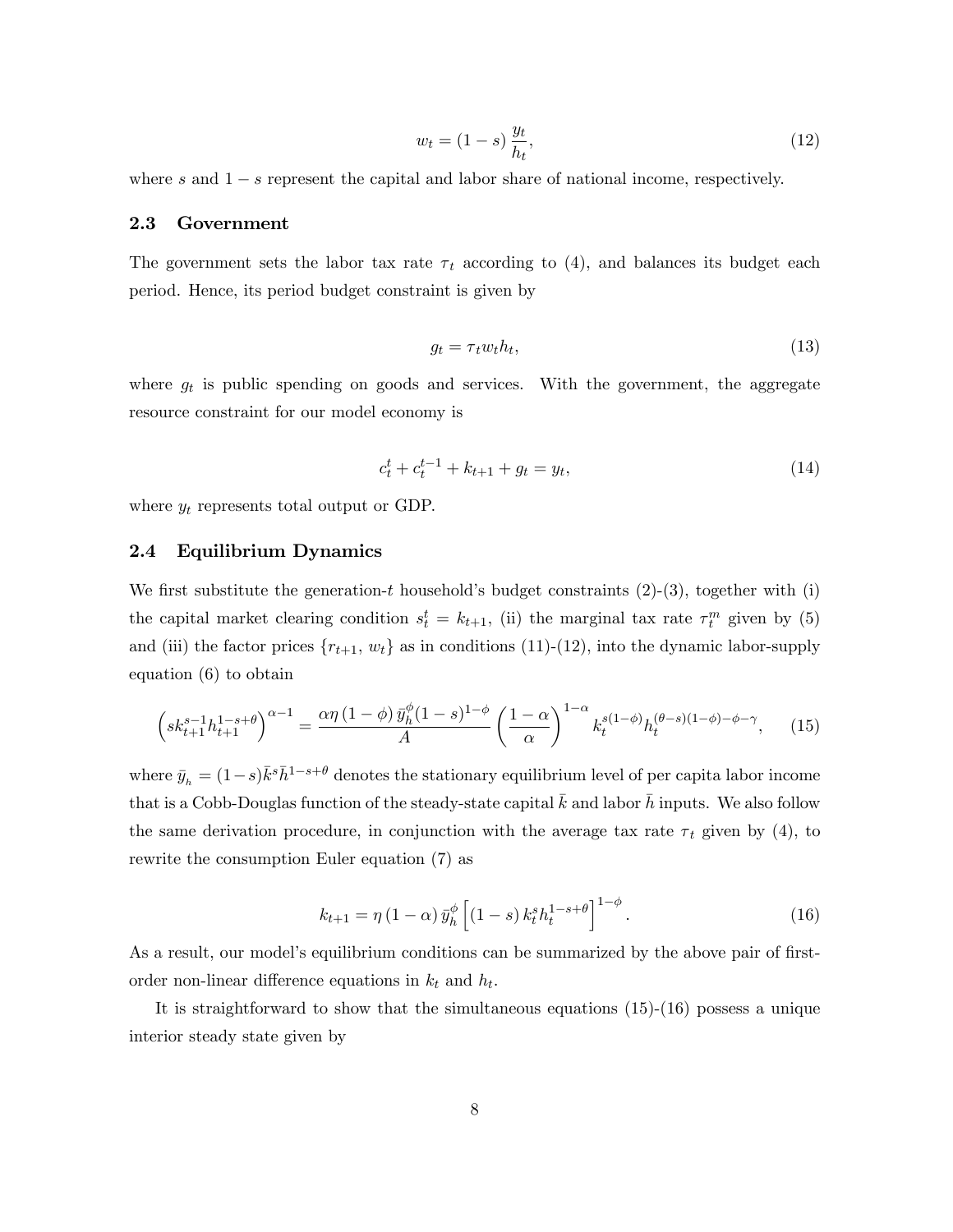$$
\bar{k} = \left[ \frac{\Pi^{\frac{1-s+\theta}{\Lambda}}}{\eta \left(1-\alpha\right)\left(1-s\right)} \right]^{\frac{1}{\Omega}},\tag{17}
$$

where  $\Pi \equiv \frac{\alpha \eta (1-s)(1-\phi) \left[\frac{s(1-\alpha)}{\alpha}\right]^{1-\alpha}}{A}$  $\frac{\beta}{A}$ ,  $\Lambda \equiv (1 - \alpha)(1 - s + \theta) - \gamma - s + \theta$ , and  $\Omega = s - 1 - \theta$  $\frac{(1-s+\theta)[s+(1-\alpha)(s-1)]}{\Lambda}$ ; and

$$
\bar{h} = \left[\Pi \bar{k}^{s + (1-\alpha)(s-1)}\right]^{-\frac{1}{\Lambda}}.
$$
\n(18)

The remaining endogenous variables at the economy's stationary state can then be derived accordingly. Next, we find that the local (in)stability properties of our two-period OLG model under progressive labor income taxation can be analyzed through the following log-linearized dynamical system:

$$
\begin{bmatrix}\n\tilde{k}_{t+1} \\
\tilde{h}_{t+1}\n\end{bmatrix} = \mathbf{J} \begin{bmatrix}\n\tilde{k}_t \\
\tilde{h}_t\n\end{bmatrix}, \ \tilde{k}_1 \text{ given},
$$
\n(19)

where tilde variables represent percentage deviations from their respective steady-state values, and  $J$  is the Jacobian matrix of partial derivatives on the equilibrium difference equations (15)-(16) in a neighborhood of the modelís unique stationary state. Since the dynamical system (19) possesses one predetermined variable  $k_t$ , the macroeconomy exhibits saddle-path stability and equilibrium uniqueness if and only if one eigenvalue of J lies inside and the other outside the unit circle. When both eigenvalues are inside the unit circle, the steady state becomes an indeterminate sink around which there are a continuum of stationary equilibrium paths that will display cyclical fluctuations driven by agents' animal spirits or sunspots. When both eigenvalues are outside the unit circle, the steady state becomes a totally unstable source that is surrounded by divergent or explosive trajectories.

#### 2.5 Quantitative Results

Since the trace and determinant of the Jacobian matrix J as in (19) are complicated functions of model parameters, we cannot analytically derive the exact (in)stability conditions that govern the equilibrium evolutions of capital stock and hours worked within our macroeconomy. As a result, numerical experiments are undertaken to quantitatively explore the economy's aggregate (in)determinacy properties under calibrated parameterizations which are consistent with empirically observed features of the post Korean-war U.S. data. As in Lloyd-Braga, Nourry and Venditti (2007, p. 527), the labor share of national income,  $1 - s$ , is chosen to be 2  $\frac{2}{3}$ ; and the share of first-period consumption over a young agent's (before-tax) wage income,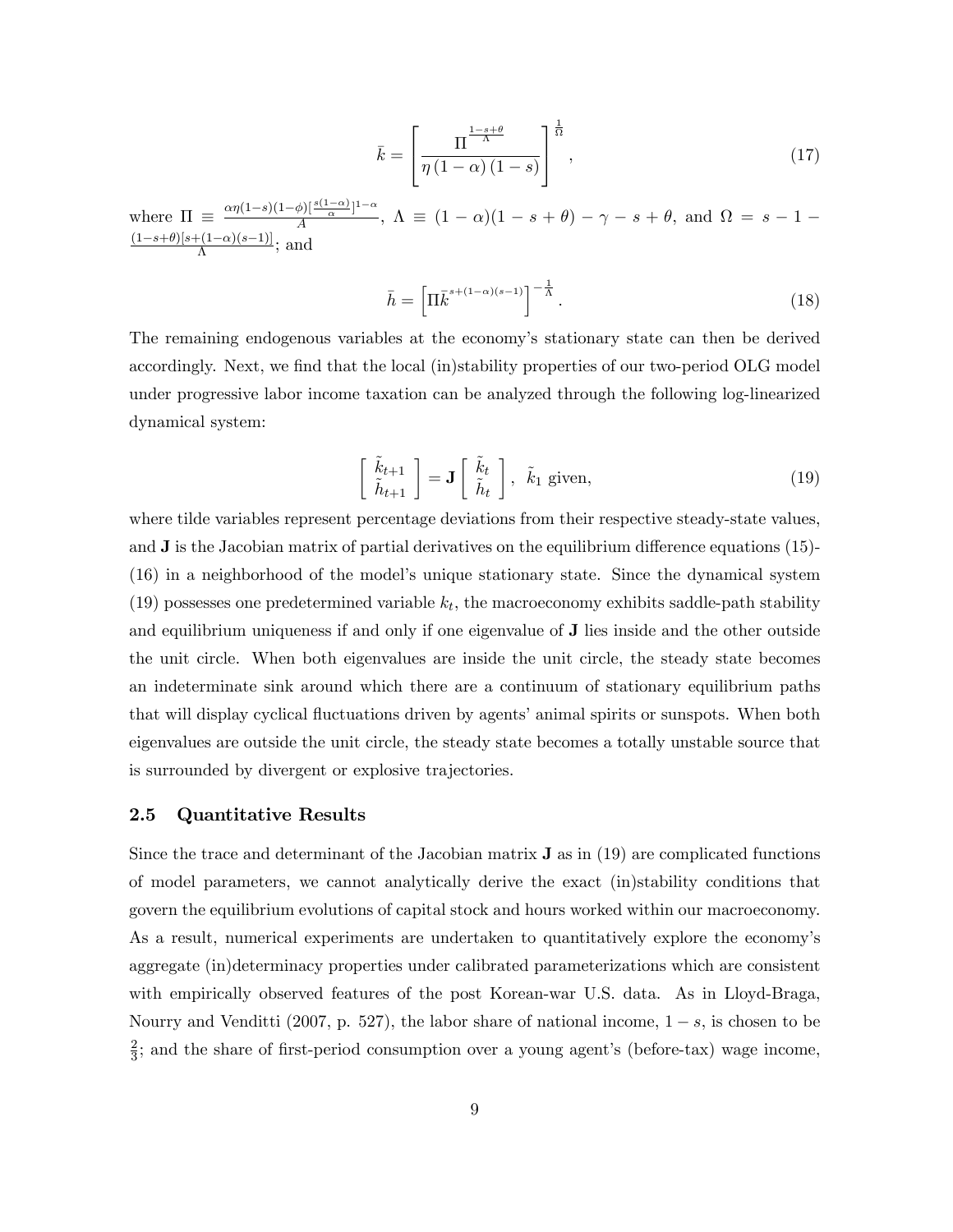$\alpha$ , is set to be 0.51. On the other hand, the labor supply elasticity parameter,  $\gamma$ , is equal to 0 (*i.e.* indivisible labor,  $\dot{a}$  la Hansen [1985] and Rogerson [1988], that is infinitely elastic); and the preference parameter is normalized to  $A = 1$  because it does not affect the model's local dynamics. Given the preceding baseline combination of parameter values, we first find that the no-government version of our model economy possesses an indeterminate steady state when the level of labor externality in production is higher than a critical threshold, denoted as  $\theta^c$ , of 0.016.

In accordance with Guo and Lansingís (1998) analysis of an indeterminate one-sector real business cycle model under laissez faire, the quantitative simulations below will consider  $\theta \geq 0.02 > \theta^c$ , together with the above-mentioned benchmark calibration on  $\{\alpha, s, \gamma, A\}$ , such that multiple equilibria will arise in our OLG macroeconomy without income taxation; and then numerically examine the business-cycle stabilization effects of the Guo-Lansing nonlinear fiscal formulation (4). In particular, we calibrate the tax-level parameter  $\eta$  to be 0.8, which in turn implies that the steady-state government spending to GDP ratio is 0.2. Figure 1 depicts the resulting local stability properties of our model as a function of the size of productive externalities in labor versus the degree of tax progressivity, whereby the  $\theta - \phi$ space is divided into regions of "Saddle" and "Sink". Per the parametric restriction  $\theta < s$  that yields a standard downward-sloping aggregate labor demand schedule, we also set the upper bound of labor externalities on its horizontal axis to be 0.3. Our first finding is

**Proposition 1.** For a given level of labor externalities with  $\theta \in [0.02, 0.3]$ , our two-period overlapping generations model exhibits saddle-path stability and equilibrium uniqueness when the tax progressivity associated with the postulated fiscal policy rule  $(4)$  is sufficiently high.

As an example, when the labor externality takes on an empirically realistic value of  $\theta = 0.1$ (see Laitner and Stolyarov, 2004), the macroeconomy's unique interior stationary equilibrium turns into a locally isolated saddle point as the degree of tax progressivity is raised to  $\phi \geq 0.14$ . Intuitively, start the laissez-faire model  $(\eta = 1 \text{ and } \phi = 0)$  from its steady state, and suppose that the young agent at period  $t$  becomes optimistic about the economy's future. Acting upon this change in non-fundamental expectations, the cohort- $t$  individual will consume less and invest more today, thus  $c_t^t$  falls while  $k_{t+1}$  rises. In addition, a higher  $k_{t+1}$  leads to increases in  $h_{t+1}$  and  $w_{t+1}$  for the generation- $(t+1)$  household, through firms' labor demand function  $(12)$ , which in turn raises the aggregate output  $y_{t+1}$  as well as the old agent's consumption  $c_{t+1}^t$ . If the external effects from aggregate labor are sufficiently strong (specifically  $\theta > 0.016$ within our parameterized setting), the rate of return on capital investment  $r_{t+1}$  will rise to justify such an alternative dynamic trajectory as a self-fulfilling equilibrium.

In the aforementioned environment, the key to the success of any policy which intends to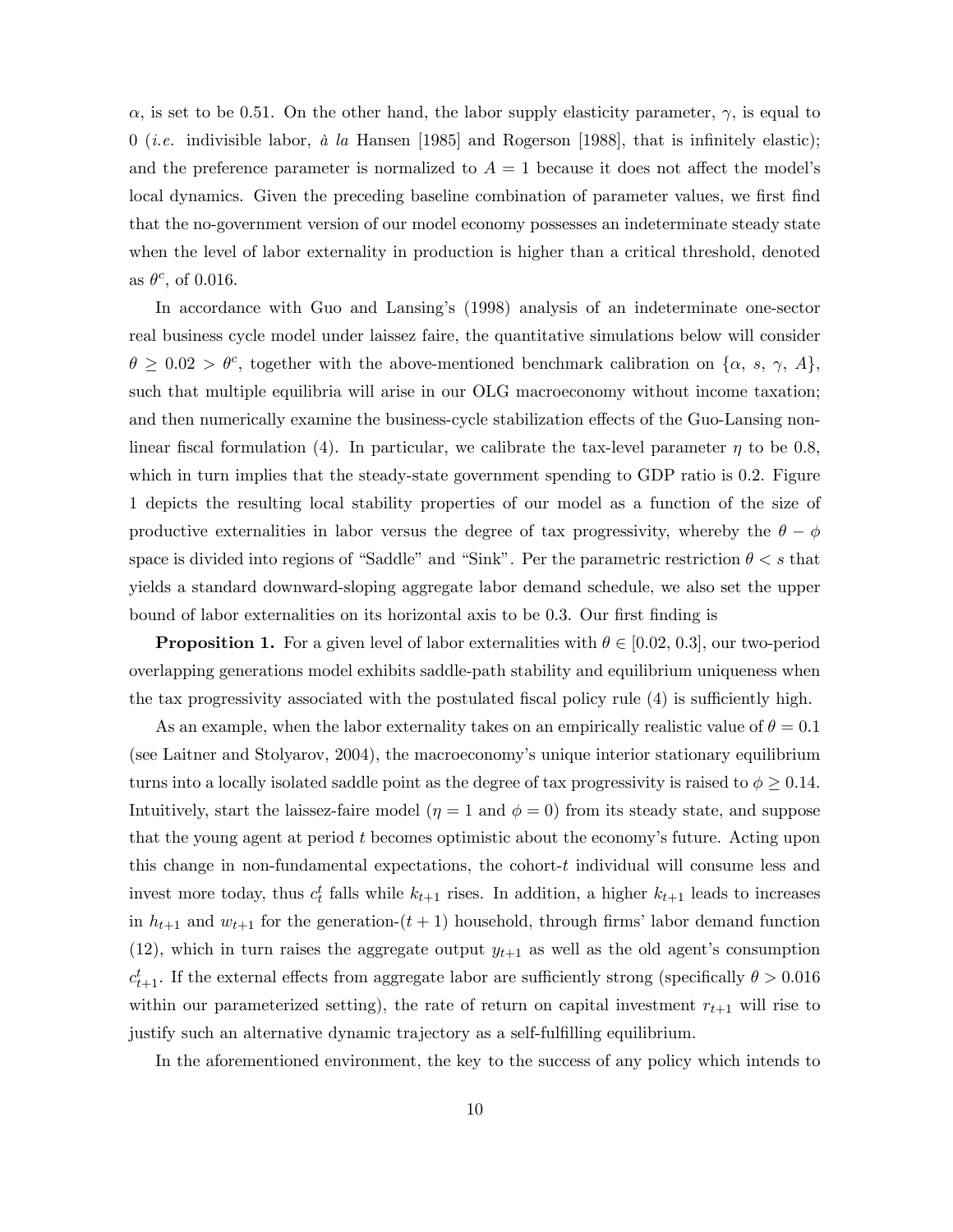insulate the macroeconomy from belief-induced cyclical áuctuations is to dampen the mechanism that makes for multiple equilibria. Under Guo and Lansing's (1998) progressive taxation scheme, the government will raise the marginal tax rate  $\tau^m_{t+1}$  on the wage income for the young agent of generation- $(t + 1)$ , which in turn diminishes her willingness to work harder. Therefore, this procyclical budgetary arrangement can prevent the cohort- $t$  household's optimistic expectations from becoming fulfilled, provided the slope of the fiscal policy rule (which also indexes the degree of progressivity)  $\phi$  is set high enough to suppress the sunspot-driven spurt in  $h_{t+1}$  and thus "tax away" the augmented marginal product of capital  $\left(=sk_{t+1}^{s-1}h_{t+1}^{1-s+\theta}\right)$  at period  $t+1$ . It follows that the equality of the relevant consumption Euler equation (7) will no longer hold; thus our postulated progressive tax schedule (4) operates like a classic automatic stabilizer which may eliminate the possibility of endogenous business cycles, and render the equilibrium unique as well as determinate within our model economy. Next, Figure 1 shows that

**Proposition 2.** Under the Guo-Lansing progressive tax schedule over  $0.02 \le \theta \le 0.3$ , the minimum level for the tax progressivity that leads to saddle-path stability (denoted as  $\phi_{\rm min}$ ) is monotonically increasing with respect to the degree of labor externalities, *i.e.*  $\frac{\partial \phi_{\min}}{\partial \theta} > 0$ .

The intuition for this Proposition is straightforward. When the generation- $t$  individual anticipates an increase in the future return of today's investment, she needs incentive to give up current consumption in exchange for more capital accumulation. If the productive externalities from aggregate labor hours become stronger with a higher  $\theta$ , it will be easier to fulfill her optimistic expectation; hence our model economy is more susceptible to indeterminacy and sunspots. In this case, the degree of tax progressivity required for saddle-path stability will rise such that the increase in the young generation- $(t + 1)$  agent's labor supply does not validate the initial optimism on a higher marginal product of capital. It follows that ceteris paribus as the size of labor externalities increases, more progressive labor income taxation is called for "leaning against the wind" to stabilize our OLG macroeconomy against business cycle fluctuations driven by animal spirits  $\left(\frac{\partial \phi_{\min}}{\partial \theta} > 0\right)$ . In addition, our sensitivity analysis finds that

**Proposition 3.** A lower threshold degree of the Guo-Lansing tax progressivity  $\phi_{\text{min}}$  is ceteris paribus needed to attain local determinacy when the share of first-period consumption over a young household's wage income  $\alpha$  rises or the labor supply elasticity  $\frac{1}{\gamma}$  falls.

While keeping the values of other parameters unchanged, it can be shown that an increase in  $\alpha$  will raise the average/marginal propensity to consume out of a young individual's disposable wage income. This in turn reduces the amount of additions to the next period's capital stock as well as labor hours. As a result, the generation-t individual's rosy anticipation of a higher rate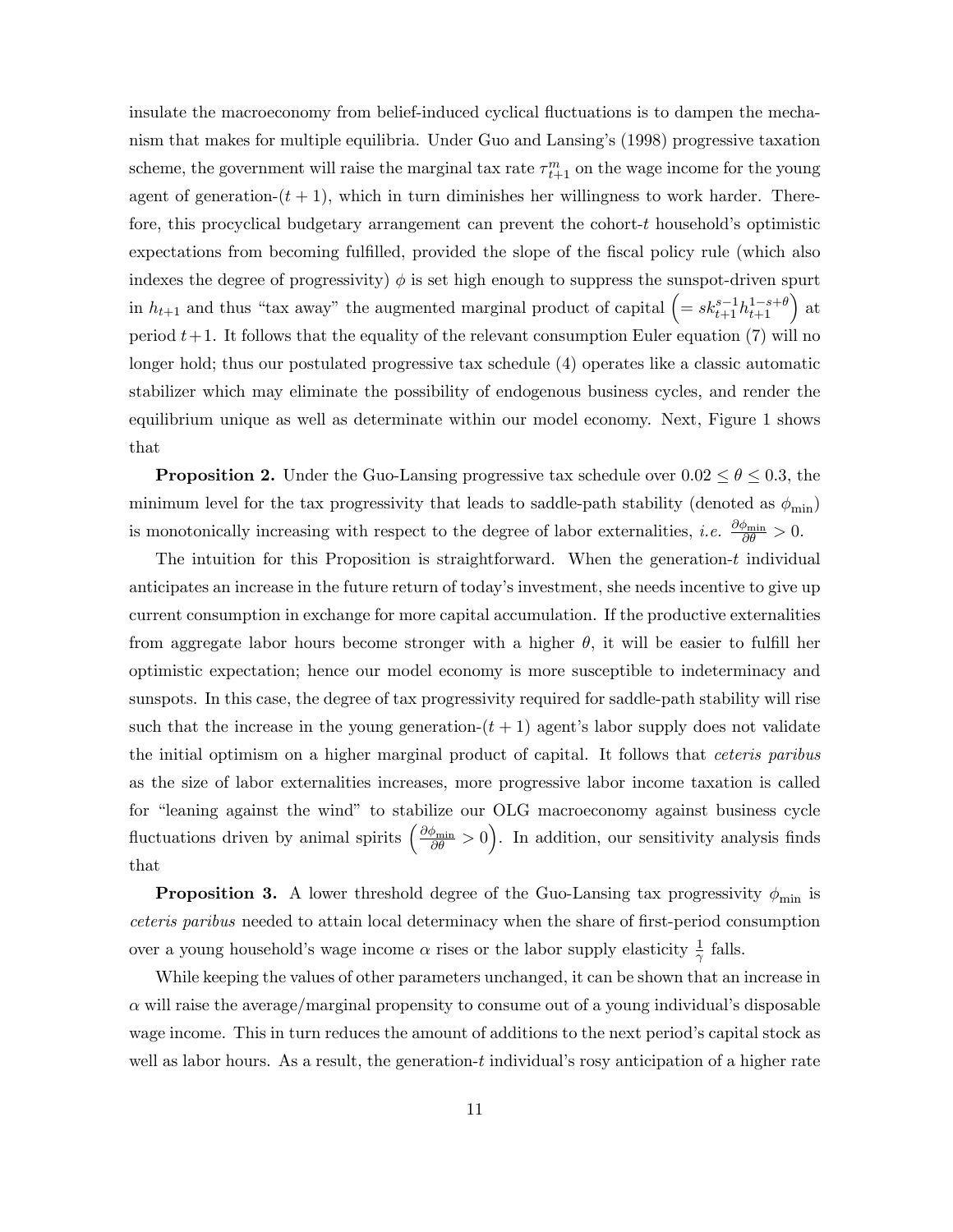of return from belief-driven investment expansion is less likely to be fulfilled. Therefore, a lower degree of the tax progressivity is needed for local determinacy and equilibrium uniqueness, *i.e.*  $\frac{\partial \phi_{\min}}{\partial \alpha} < 0$ .

When the labor supply elasticity becomes smaller (a higher  $\gamma$ ), households are less willing to move out of leisure into labor. It follows that an optimistic expectation about the economy's future will yield a lower increment in hours worked at period  $t + 1$ , thus decreasing the likelihood of validating the cohort- $t$  agent's beginning optimism of a higher return on capital. Consequently, as compared to our benchmark parameterization with infinitely elastic labor hours  $(\gamma = 0)$ , a less progressive tax policy is required to suppress sunspot-induced macroeconomic fluctuations, *i.e.*  $\frac{\partial \phi_{\min}}{\partial \gamma}$  < 0. In sum, this section shows that under the postulated progressive tax schedule with procyclical labor income taxation, Guo and Lansing's (1998) local determinacy and comparative statics results will continue to hold within a two-period Cobb-Douglas overlapping generations model  $\dot{a}$  la Lloyd-Braga, Nourry and Venditti (2007, section 6).

## 3 Endogenous Labor Income Taxation

This section examines the aggregate (in)stability attributes of an identical competitive and non-monetary two-period overlapping generations model, but with a slightly different balancedbudget fiscal policy rule. As in Schmitt-Grohé and Uribe (1997, section II), a pre-set fixed level of government purchases are financed by endogenously-determined income taxation on each young agent's wage earnings. It follows that the government's period budget constraint is changed to

$$
g = \mu_t w_t h_t,\tag{20}
$$

where  $g > 0$  denotes public spending on goods and services and  $\mu_t \in (0, 1)$  is the labor tax rate. In this case, the first-order conditions for the generation- $t \geq 1$ ) agent's dynamic optimization problem are

$$
\frac{Ah_t^{\gamma}}{\alpha (c_t^t)^{\alpha - 1} (c_{t+1}^t)^{1 - \alpha}} = (1 - \mu_t) w_t
$$
\n(21)

and equation (7) for her labor supply decision and intertemporal consumption choices, respectively.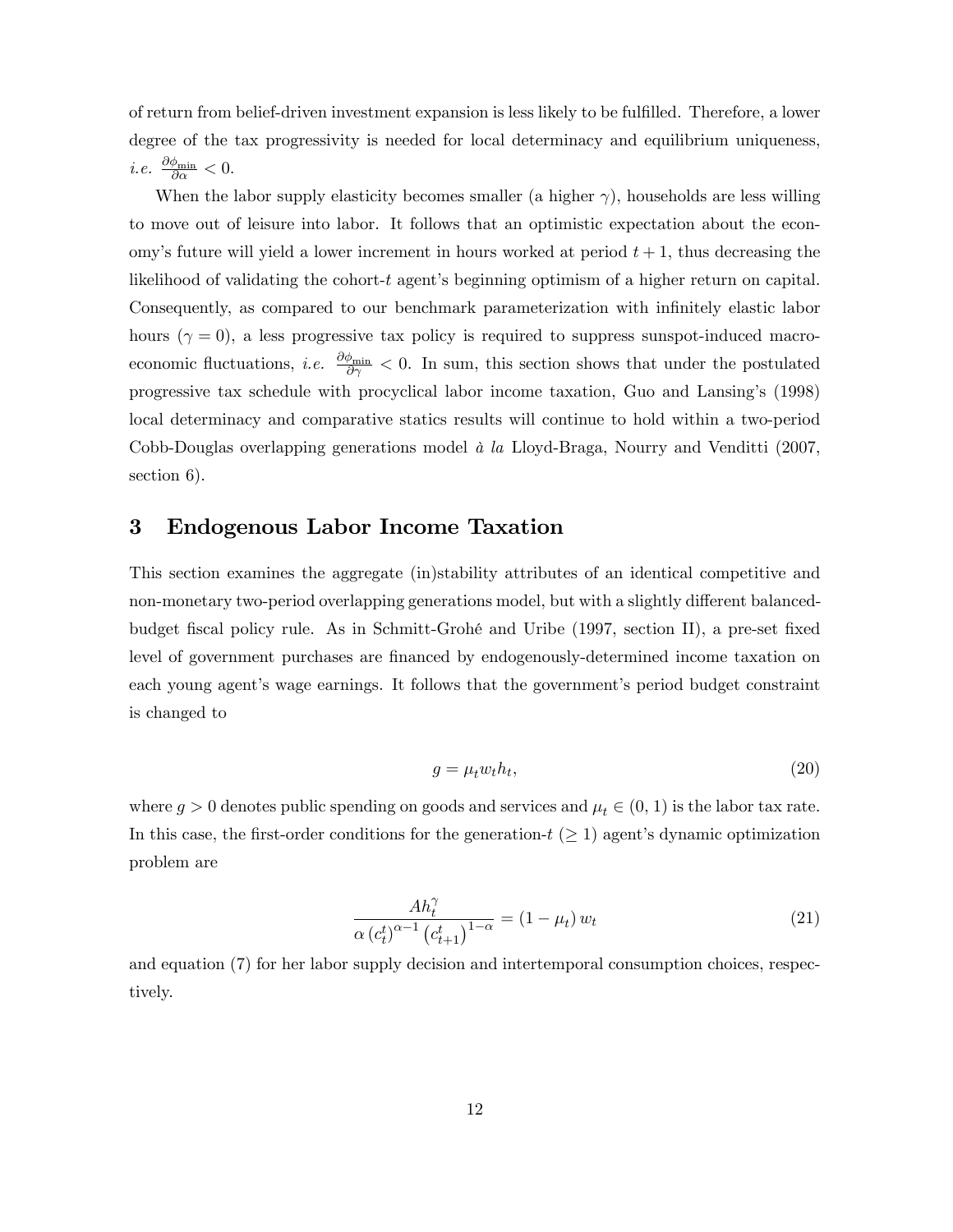#### 3.1 Analysis of Dynamics

Under the same Cobb-Douglas preference and technological formulations as those in section 2, together with the countercyclical labor taxation given by (20), it is straightforward to show that the pair of non-linear difference equations in capital and labor which characterize our modified economy's equilibrium dynamics are

$$
\left(sk_{t+1}^{s-1}h_{t+1}^{1-s+\theta}\right)^{\alpha-1} = \frac{\alpha}{A} \left(\frac{1-\alpha}{\alpha}\right)^{1-\alpha} h_t^{-(1+\gamma)} \left[ (1-s) k_t^s h_t^{1-s+\theta} - g \right],\tag{22}
$$

and

$$
k_{t+1} = (1 - \alpha) \left[ (1 - s) k_t^s h_t^{1 - s + \theta} - g \right].
$$
 (23)

Next, we use the long-run versions of equations  $(10)$ ,  $(12)$  and  $(20)-(23)$  to find that the exogenously-given public spending g and the steady-state tax rate on labor income  $\mu^{ss}$  exhibit the following Laffer curve-type relationship:

$$
g = \left(\frac{\mu^{ss}\Phi}{1-\alpha}\right) \left(1-\mu^{ss}\right)^{-1+\frac{1+\frac{\Psi}{1-s+\theta}}{\Delta}},\tag{24}
$$

where  $\Psi \equiv \gamma + s - \theta - (1 - \alpha)(1 - s + \theta), \ \Delta \equiv (1 - \alpha)(1 - s) - s + \frac{\Psi(1 - s)}{1 - s + \theta}$  $\frac{\Psi(1-s)}{1-s+\theta}$  and  $\Phi \equiv$  $\left\{\frac{\alpha(1-s)}{A}\right.$  $\left\lceil \frac{(1-\alpha)s}{\alpha} \right\rceil$  $\int_0^{1-\alpha} \left[ (1-\alpha) (1-s) \right]_0^{\frac{\Psi}{1-s+\theta}}$  $\left\{\begin{matrix} \frac{1}{\Delta} \\ 1 \end{matrix}\right\}$ . It is immediately clear that the government's tax revenue is equal to zero when  $\mu^{ss}$  takes on the extreme value of 0 or 1. Setting  $\frac{\partial g}{\partial \mu^{ss}} = 0$ , it can be shown that the stationary level of the labor tax rate  $\mu^* \in (0, 1)$  which maximizes the amount of public expenditures (denoted as  $g^*$ ) is given by

$$
\mu^* = \frac{\gamma (1 - s) - \theta}{\alpha + \gamma + (1 - \alpha) (s - \theta)}.
$$
\n(25)

It follows that our model possesses zero (two) interior steady states(s) provided  $g > (0)$  g<sup>\*</sup>, as shown in Figure 2. As a result, any small deviation from the revenue-maximizing steady state with  $g^*$  and  $\mu^*$  will lead to its disappearance, or the emergence of dual stationary equilibria. This finding implies that the macroeconomy undergoes a saddle-node bifurcation, which may cause the hard loss of equilibrium stability, as the government spending passes through the critical value  $g^*$ . Figure 2 also shows that when  $g \in (0, g^*)$ , the economy's stationary states are characterized by  $\mu_L^{ss}$  and  $\mu_H^{ss}$ , where  $\mu_L^{ss} < \mu^* < \mu_H^{ss}$ . We can then derive that the corresponding stationary-state levels of capital stock and labor hours are

$$
k_L^{ss} = \frac{(1 - \alpha)(1 - \mu_H^{ss})g}{\mu_H^{ss}} \quad \text{and} \quad k_H^{ss} = \frac{(1 - \alpha)(1 - \mu_L^{ss})g}{\mu_L^{ss}}; \tag{26}
$$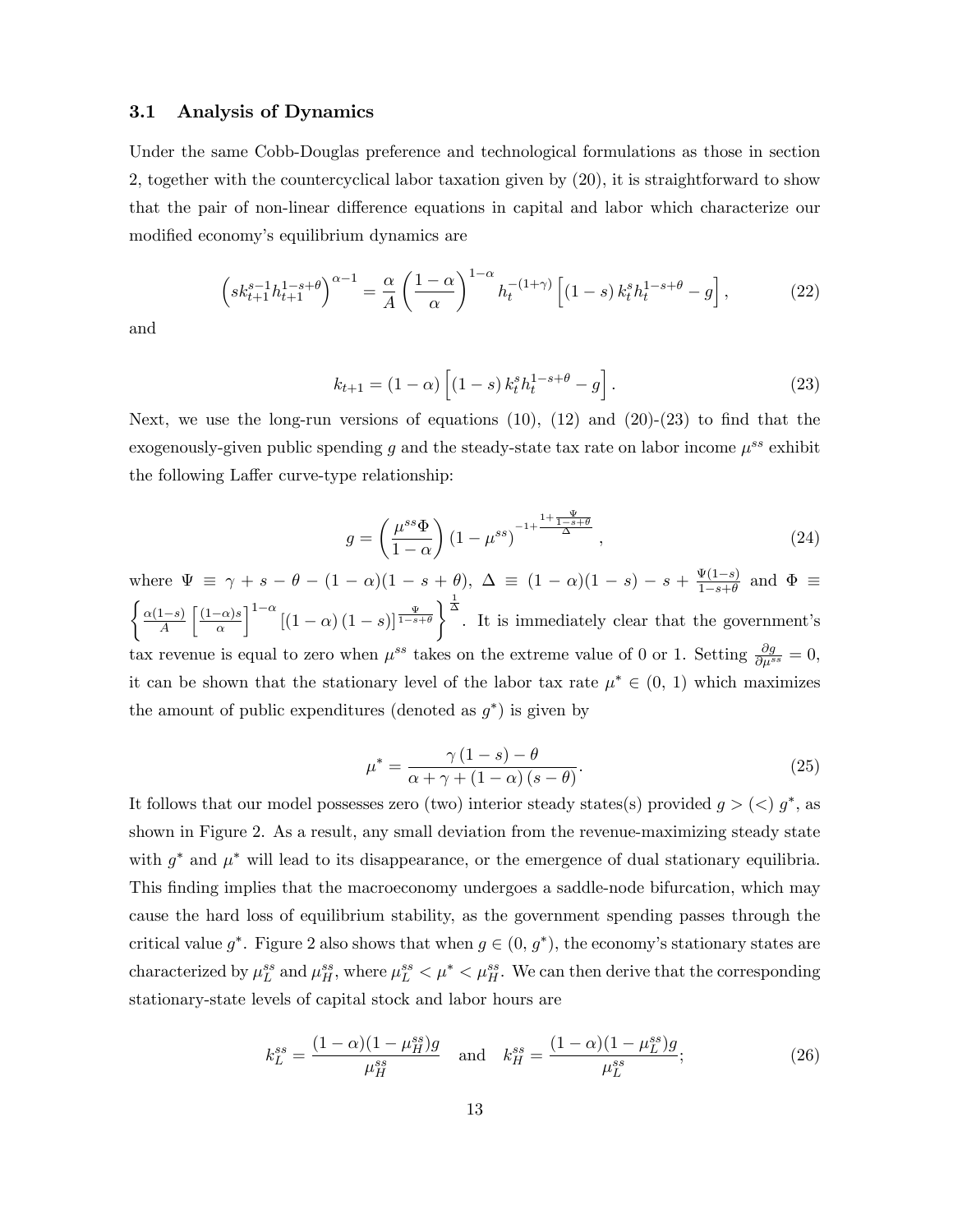together with

$$
h_L^{ss} = \left[ \frac{(k_L^{ss})^{1-s}}{(1-\alpha)(1-s)(1-\mu_H^{ss})} \right]^{\frac{1}{1-s+\theta}} \quad \text{and} \quad h_H^{ss} = \left[ \frac{(k_H^{ss})^{1-s}}{(1-\alpha)(1-s)(1-\mu_L^{ss})} \right]^{\frac{1}{1-s+\theta}} \tag{27}
$$

where  $k_L^{ss} < k_H^{ss}$  and  $h_L^{ss} < h_H^{ss}$ . After taking log-linear approximations to this model's equilibrium conditions (22)-(23) in a neighborhood of each interior steady state, the associated local stability properties will then be determined by the dynamical system (19) as well.

#### 3.2 Calibrated Economies

With endogenous labor income taxation, this subsection quantitatively examines the local dynamics of our two-period overlapping generations model under identical calibrated values of  $\alpha$ , s and A as those in section 2.5. Using equation (25), it is straightforward to find that when each young agent's labor supply is infinitely elastic  $(\gamma = 0)$ , the resulting revenuemaximizing steady-state tax rate will not be feasible because of  $\mu^* \leq 0$ . Therefore, our subsequent numerical experiments will explore parameterized environments that possess two interior stationary equilibria characterized by  $\mu_L^{ss}$  and  $\mu_H^{ss}$  under  $\gamma = 0.25$  (see King, Plosser and Rebelo, 1988), 0.5 and 1. In addition, the requirement  $\mu^* \in (0, 1)$  leads to the following inequality constraint on the level of labor externality in production:  $\theta < \hat{\theta} \equiv \gamma(1-s)$ .

In accordance with Schmitt-Grohé and Uribe's (1997, section II) analysis of a prototypical and determinate one-sector real business cycle model without the government, calibrated OLG settings with  $0 \le \theta < \theta^c$  are analyzed here such that our laissez-faire macroeconomy  $(g = 0)$ does not exhibit indeterminacy and sunspots. Moreover, the parametric restriction  $\theta < s$ which generates a standard negatively-sloped aggregate labor demand schedule needs to be maintained as well. Given all the above considerations, the most-binding upper bound of labor externalities is given by

$$
\theta < \theta^{\max} \equiv \min\left(\hat{\theta}, \ \theta^c, \ s\right). \tag{28}
$$

As a result, we derive that  $\theta^{\max} = 0.1667$  when  $\gamma = 0.25$ ; and that  $\theta^{\max} = \frac{1}{3}$  when  $\gamma = 0.5$  or 1.

**Proposition 4.** Under all feasible combinations of  $\gamma = \{0.25, 0.5, 1\}$  and  $\theta \in [0, \theta^{\max})$ discussed above, together with endogenous labor income taxation to finance a pre-set constant level of government spending  $g \in (0, g^*)$  within our two-period overlapping generations model, the low-tax (high-capital) steady state  $\mu_L^{ss}$  is a saddle point and the high-tax (low-capital) steady state  $\mu_H^{ss}$  is a source. Consequently, this modified economy will not display equilibrium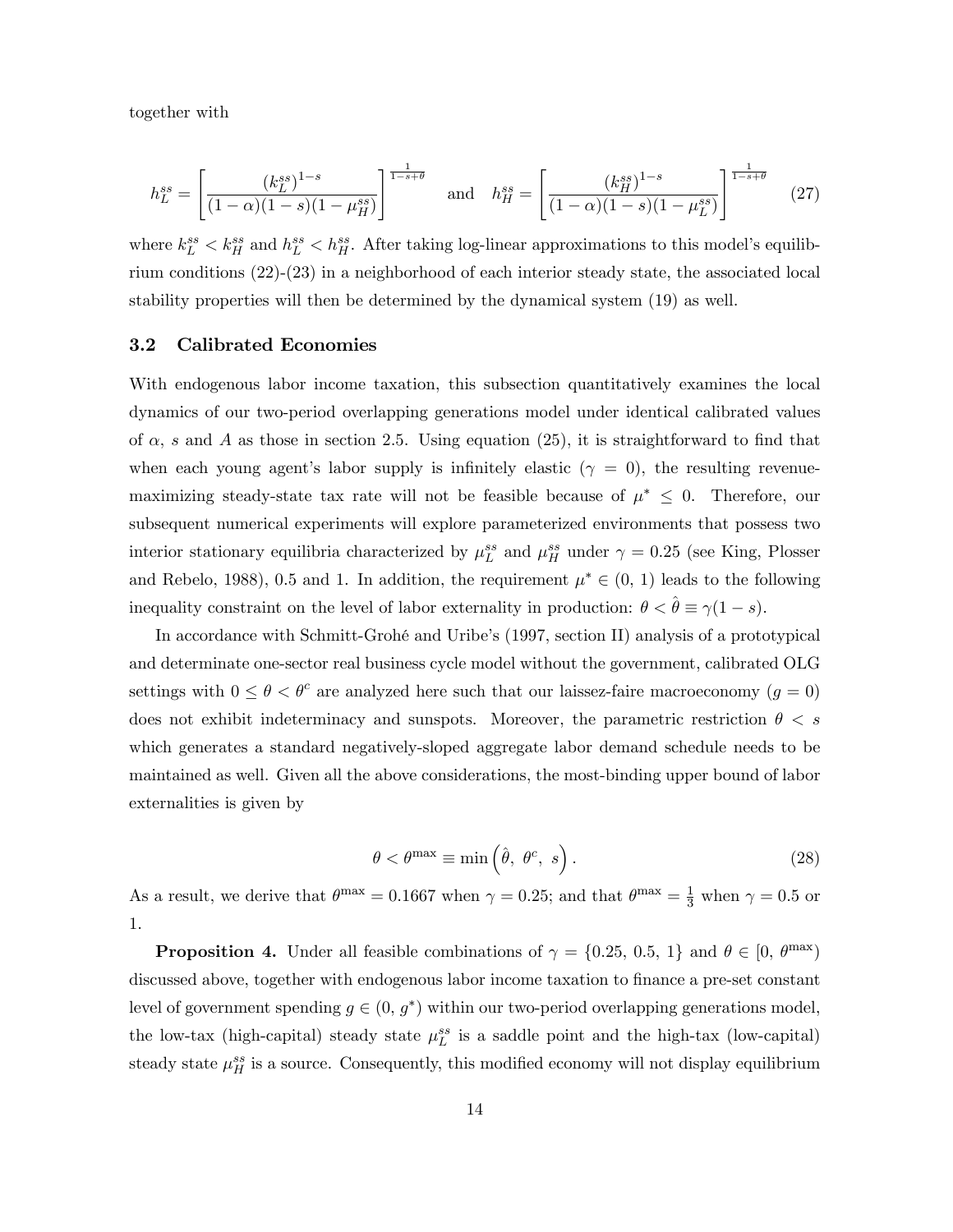indeterminacy and endogenous business cycles driven by agents' animal spirits or sunspots for any initial capital stock  $k_1 > 0$ .

We first substitute  $\alpha = 0.51, s = \frac{1}{3}$  $\frac{1}{3}$  and a specific pair of calibrated  $\{\gamma, \theta\}$  into equation (25) to find the highest possible steady-state labor tax rate  $\mu^*$ . Without loss of generality, arbitrarily-selected values of  $\mu_L^{ss}$  ( $\lt \mu^*$ ) are imposed onto the right-hand side of (24), along with the aforementioned parameter combinations, to obtain the resulting amount of tax revenue g. We then numerically solve the corresponding  $\mu_H^{ss}$  from the downward-sloping portion of the economy's Laffer curve, as well as the stationary equilibrium levels of capital and labor through  $(26)-(27)$ . It turns out that for all admissible parametric configurations under consideration, our modelís low-tax steady state exhibits saddle-path stability and local uniqueness; whereas the high-tax steady state turns out to be a totally unstable source.

To understand the economic intuition behind this no-indeterminacy result, we substitute  $(10)$ ,  $(12)$  and  $(13)$  into the generation-t household's optimal labor-supply condition  $(21)$  to arrive at

$$
\left(\frac{c_{t+1}^t}{c_t^t}\right)^{1-\alpha} = \frac{A}{\alpha} \left[ \frac{h_t^{1+\gamma}}{(1-s) \, k_t^s h_t^{1-s+\theta} - g} \right],\tag{29}
$$

where  $\frac{c_{t+1}^t}{c_t^t} = \left(\frac{1-\alpha}{\alpha}\right) r_{t+1}$  from the consumption Euler equation (7).

Start the model with an arbitrary equilibrium trajectory of consumption or investment, and suppose that the young individual at period t anticipates a higher rate of return from her savings. In light of this optimistic belief, the cohort-t household will reduce  $c_t^t$  and raise  $s_t^t$  $(= k_{t+1})$  today. Moreover, a higher  $k_{t+1}$  generates increase in  $h_{t+1}$  and  $w_{t+1}$  for the generation- $(t+1)$  agent, via the representative firm's labor demand function, which in turn expands the economy's total output  $y_{t+1}$  and the old individual's consumption  $c_{t+1}^t$  at period  $t+1$ . It follows that the left-hand side of  $(29)$ , as well as the marginal product of next period's capital stock  $r_{t+1}$ , will become higher.<sup>5</sup> On the other hand, a lower  $c_t^t$  decreases the marginal rate of substitution between consumption and hours worked, which will then cause a rightward shift of the labor supply curve yielding a fall in  $w_t$  and an increase in  $h_t$ . Under the balanced-budget policy rule given by  $(20)$ , the government's tax revenue remains unchanged  $(= g)$  because the labor tax rate  $\mu_t$  moves in the opposite direction and by the same proportion as the young household's wage income. For a given capital stock  $k_t$  together with the calibrated parameters  $\{\alpha, \gamma, \theta, s, A, g\}$ , we find that the overall impacts of a higher level of the period-t labor hours

<sup>&</sup>lt;sup>5</sup>Under the SU balanced-budget formulation as in (20), higher  $h_{t+1}$  and  $w_{t+1}$  will force the government to cut the labor tax rate  $\mu_{t+1}$  at period  $t+1$ . This in turn yields further increments in hours worked for the young cohort- $(t+1)$  individual as well as the rate of return to capital investment  $r_{t+1}$ . As a result, the relevant Euler equation  $(7)$  for intertemporal consumption choices will continue to be satisfied.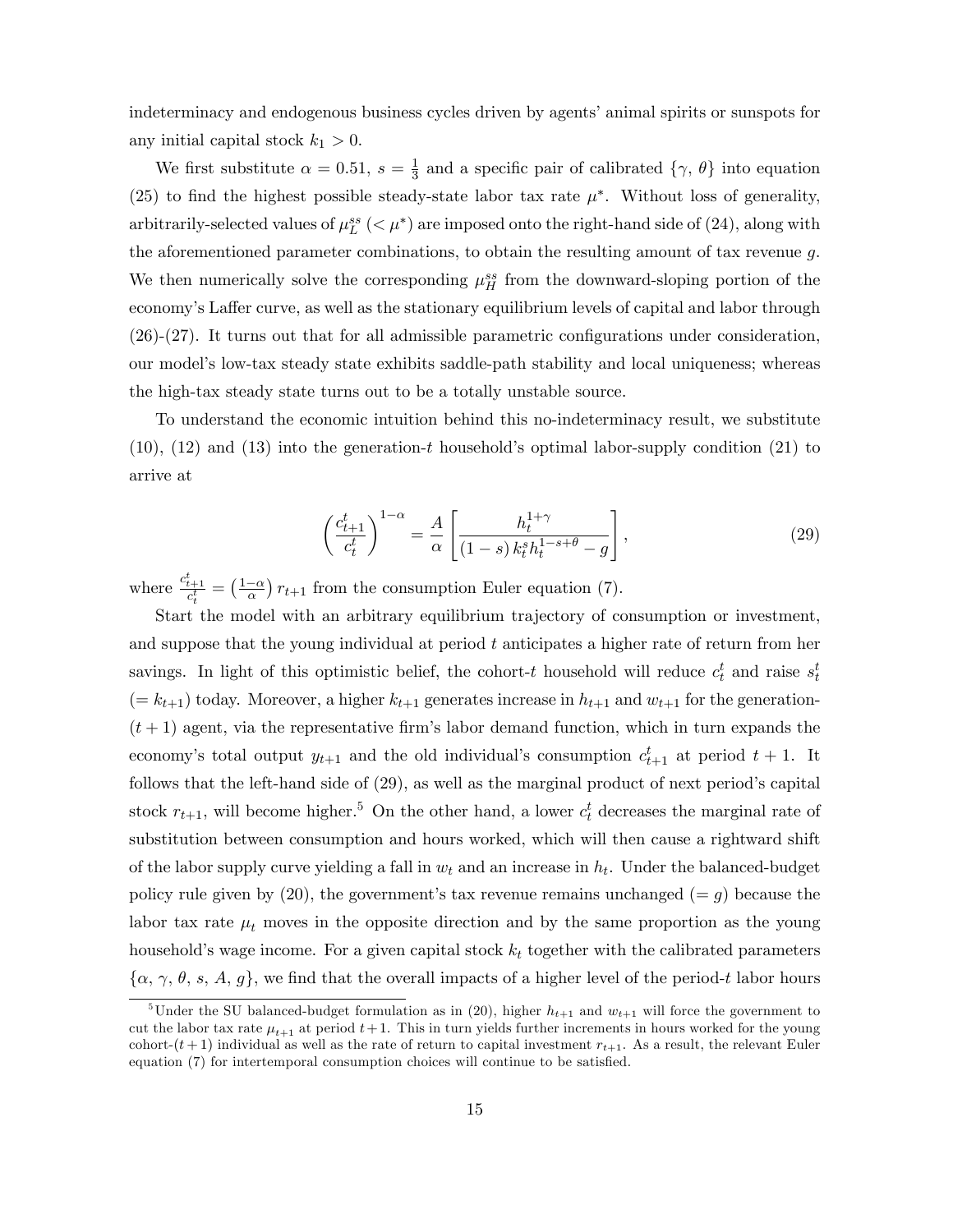on the right-hand side of (29) are theoretically ambiguous; and that they will be determined by the relative strength of how this change in  $h_t$  quantitatively affects the sign and magnitude of the numerator versus the denominator inside the square bracket.

For the aforementioned alternative dynamic path to be justified as a self-fulfilling equilibrium, the optimum condition which governs the young agent's labor supply decision must continue to hold in response to her rosy expectations. It turns out that the two offsetting right-hand-side effects, described in the previous paragraph, render the equality of  $(29)$  impossible under endogenous labor income taxation. When the model begins at the low-tax steady state with  $\mu_L^{ss}$  and  $h_H^{ss}$ , our numerical experiments show that for each feasible parameterization, the right-hand-side expression as a whole may decrease or does not rise enough to match with the left-hand-side increase in the intertemporal consumption ratio. As a result, the macroeconomy will display saddle-path stability and equilibrium uniqueness since the young generation-t household's initial optimism cannot be fulfilled. We also find that when the model starts at the high-tax stationary equilibrium with  $\mu_H^{ss}$  and  $h_L^{ss}$ , the hike in the right-hand-side of (29) quantitatively dominates that of the corresponding left-hand-side increase. Consequently, this steady state is an unstable source surrounded by divergent or explosive trajectories that will eventually violate the economy's transversality condition. In sum, this section shows that under the postulated balanced-budget rule with countercyclical labor income taxation, Schmitt-Grohé and Uribe's (1997, section II) local indeterminacy result will not remain robust within Lloyd-Braga, Nourry and Venditti's (2007, section 6) two-period Cobb-Douglas overlapping generations model.

### 4 Discussion

Before proceeding to the conclusion, this section provides further insights on our no-indeterminacy result of sections 2.5 and 3.2 from a comparative perspective. In the context of a standard one-sector no-government real business cycle model characterized by perfect competition and constant returns-to-scale in production, Schmitt-GrohÈ and Uribe (1997, section II) show that indeterminacy and sunspots may arise under their balanced-budget policy rule with endogenous labor income taxation. When the infinitely-lived representative household's optimistic expectations lead to more capital accumulation and higher hours worked, the government is forced to decrease the labor tax rate thereby helping raise the rate of return to investment. Consequently, such a budgetary arrangement is able to validate agents' initial optimism, which will then yield multiple equilibria and belief-driven cyclical fluctuations. This type of countercyclical Öscal formulation is qualitatively equivalent to regressive income taxation. On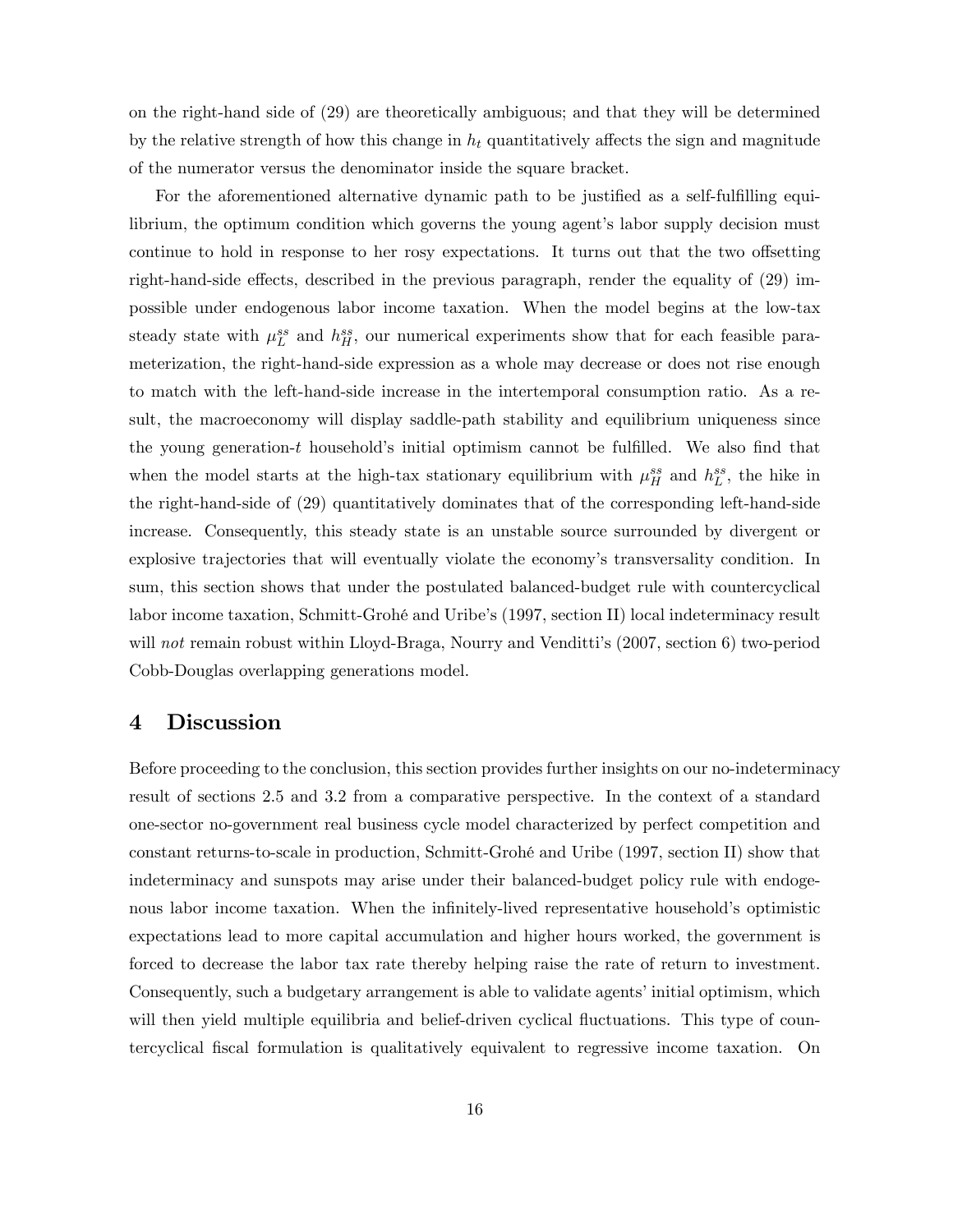the other hand, Guo and Lansing (1998) incorporate an income tax schedule, whereby the household's marginal tax rate is monotonically increasing in its total factor income, into an indeterminate one-sector RBC model under laissez faire and aggregate increasing returns in productive inputs. Upon the sunspot-induced labor and investment spurts in this environment, the representative agent will face a higher tax rate and thus the likelihood of a lower net marginal product of future capital stock. Therefore, such a budgetary provision can prevent the beginning non-fundamental expectations from becoming self-fulÖlling, which in turn renders saddle-path stability and equilibrium uniqueness. This form of procyclical fiscal specification is qualitatively equivalent to progressive income taxation. In sum, the GL progressive tax scheme operates like a traditional Keynesian-type automatic stabilizer within a one-sector representative-agent setting; whereas the SU balanced-budget rule will destabilize a one-sector RBC macroeconomy by generating endogenous business cycles caused by shocks to agents' animal spirits.

Quite interestingly, this paper illustrates that these RBC-based opposite business-cycle stabilization effects of the GL versus the SU policy rules do not continue to prevail in a parsimonious two-period Cobb-Douglas overlapping generations model  $\dot{a}$  la Lloyd-Braga, Nourry and Venditti (2007, section 6). Acting upon an expected expansion in future economic activity, the young generation- $t$  individual will consume less and invest more today, which in turn raise the next periodís capital stock, labor hours, real wage rate, total output and consumption (for her old age). As in the corresponding representative-agent counterpart, our OLG macroeconomy possesses a single positive steady state under the GL progressive tax schedule, whereas two interior stationary equilibria may occur under the SU balanced-budget specification. For all feasible combinations of calibrated parameters, we find that every interior steady state is associated with local determinacy and equilibrium uniqueness; hence both fiscal formulations are stabilizing instruments against the business cycle driven by agents' self-fulfilling beliefs. It follows that whether endogenous labor taxation, as in Schmitt-Grohé and Uribe (1997, section II), amplifies the magnitude of aggregate fluctuations or not depends crucially on what is the underlying analytical framework: a one-sector real business cycle model or a two-period overlapping generations model which exhibits saddle-path stability under laissez faire.

## 5 Conclusion

In the context of Lloyd-Braga, Nourry and Venditti's (2007, section 6) two-period nonmonetary overlapping generations model with Cobb-Douglas preference and technological specifications, this paper quantitatively examines the interrelations between aggregate (in)stability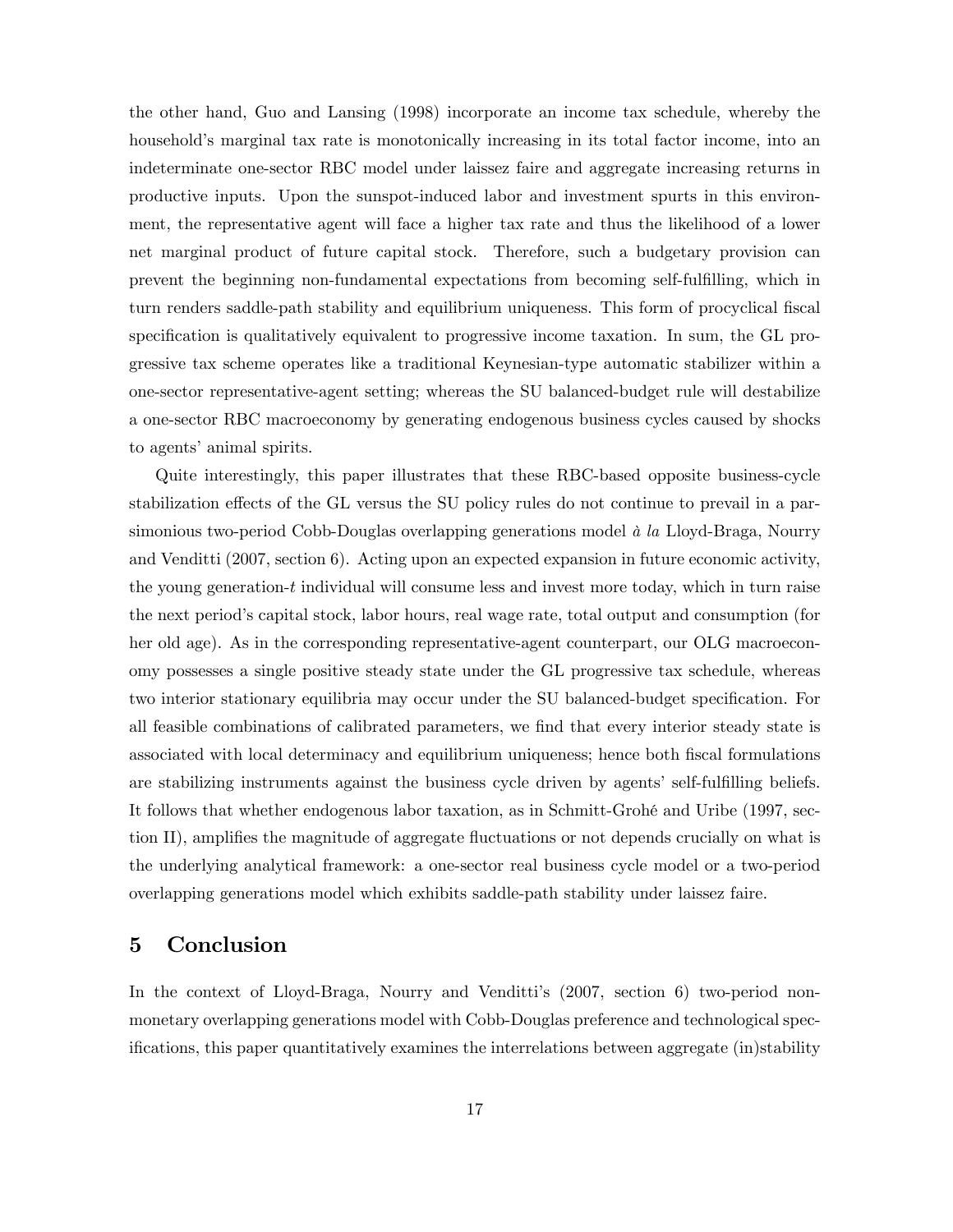versus two tractable Öscal policy rules that have been previously studied in the real business cycle literature: (i) a progressive tax schedule on wage income and (ii) a balanced-budget scheme with countercyclically endogenous labor taxation. We find that the resulting macroeconomic (de)stabilization effects are quite different from those of Schmitt-Grohé and Uribe (1997, section II) and Guo and Lansing (1998) in a one-sector representative-agent framework. In particular, both fiscal formulations turn out to be stabilizing instruments that will suppress sunspot-driven cyclical fluctuations for all admissible parametric configurations under consideration, hence our calibrated OLG economy always exhibits local determinacy and equilibrium uniqueness. From a policy perspective, this paper's saddle-stability finding  $vis-\hat{a}-vis$  Schmitt-Grohé and Uribe's (1997, section II) RBC-based indeterminacy result implies that depending on what is the primitive analytical environment, countercyclical income taxation may operate like an automatic stabilizer or destabilizer within a macroeconomy.

This paper can be extended in several directions. For example, it would be worthwhile to incorporate additional features which have been shown to be important in generating multiple equilibria in dynamic general equilibrium macroeconomic models, such as an overlapping generations economy with two production sectors  $\dot{a}$  la Galor (1992); endogenous capital income taxation and/or the presence of public debt  $\dot{a}$  la Schmitt-Grohé and Uribe (1997, section III); a general constant-elasticity-of-substitution production technology  $\dot{a}$  la Guo and Lansing (2009); and a balanced-budget rule with countercyclical consumption taxation  $\dot{a}$  la Nourry, Seegmuller and Venditti (2013), among others. These possible extensions will further enhance our understanding of how various modelling setups and/or different fiscal policy rules a§ect the likelihood of equilibrium indeterminacy within a two-period overlapping generations macroeconomy. We plan to pursue these research projects in the near future.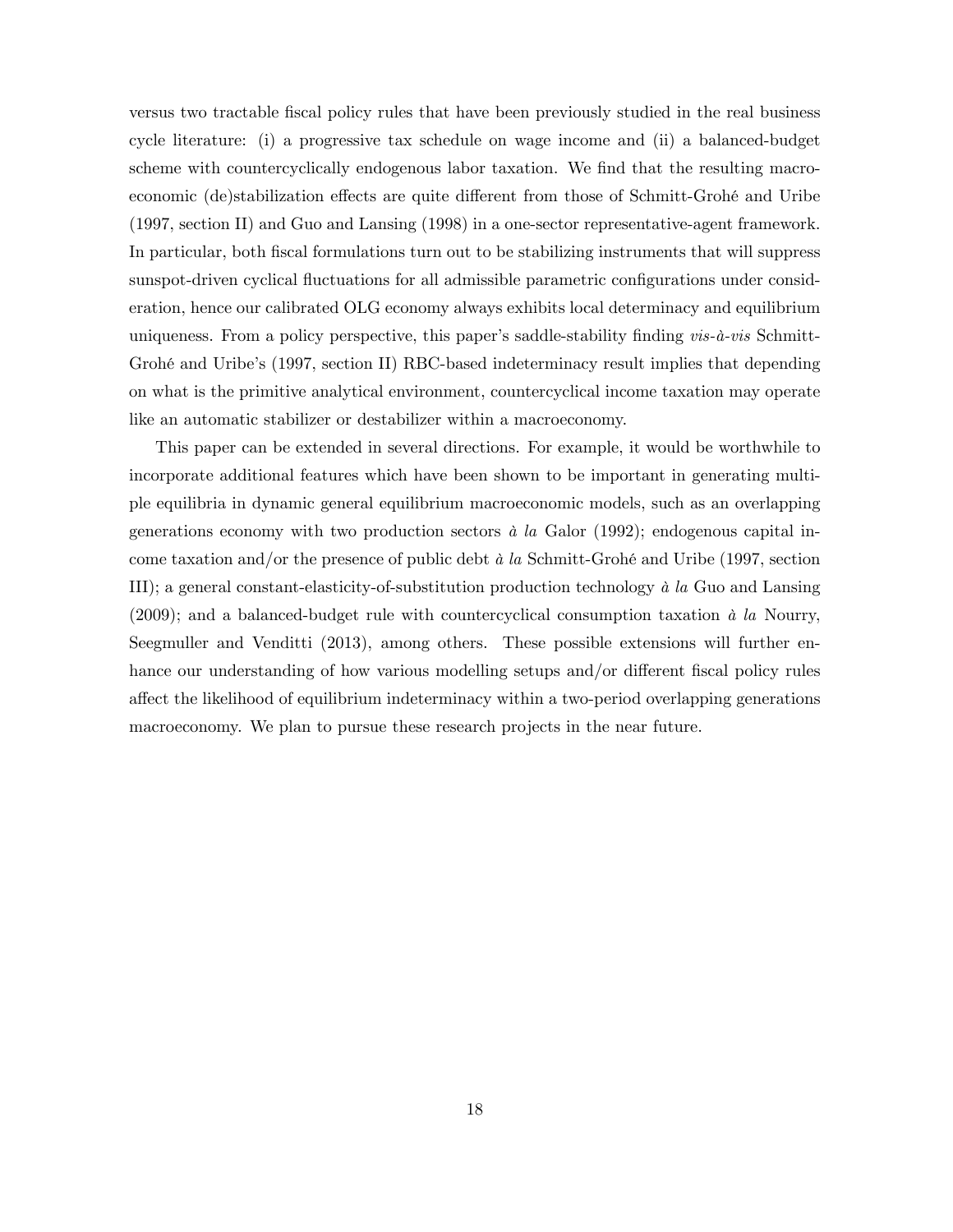## References

- [1] Diamond, P.A. (1965), "National Debt in a Neoclassical Growth Model," American Economic Review 55, 1126-1150.
- [2] Galor, O. (1992), "A Two-Sector Overlapping-Generations Model: A Global Characterization of the Dynamical System," Econometrica 60, 1351-1386.
- [3] Guo, J.-T. and K.J. Lansing (1998), "Indeterminacy and Stabilization Policy," *Journal* of Economic Theory 82, 481-490.
- [4] Guo, J.-T. and S.G. Harrison (2001), "Tax Policy and Stability in a Model with Sector-Specific Externalities," Review of Economic Dynamics 4, 75-89.
- [5] Guo, J.-T. and K.J. Lansing (2009), "Capital-Labor Substitution and Equilibrium Indeterminacy," Journal of Economic Dynamics  $\mathcal C$  Control 33, 1991-2000.
- [6] Guo, J.-T. and S.G. Harrison (2011), "Corrigendum: Tax Policy and Stability in a Model with Sector-Specific Externalities," http://faculty.ucr.edu/~guojt/Corrigendum.pdf.
- [7] Hansen, G.D. (1985), "Indivisible Labor and the Business Cycle," Journal of Monetary Economics 16, 309-327.
- [8] King, R.G., C.I. Plosser and S.T. Rebelo (1988), "Growth and Business Cycles I. The Basic Neoclassical Model," Journal of Monetary Economics 21, 195-232.
- [9] Laitner, J. and D. Stolyarov (2004), "Aggregate Returns to Scale and Embodied Technical Change: Theory and Measurement using Stock Market Data," Journal of Monetary Economics 51, 191-233.
- [10] Lloyd-Braga, T., C. Nourry and A. Venditti (2007), "Indeterminacy in Dynamic Models: When Diamond meets Ramsey," Journal of Economic Theory 134, 513-536.
- [11] Nourry, Carine, T. Seegmuller and A. Venditti (2013), "Aggregate Instability under Balanced-Budget Consumption Taxes: A Re-examination," Journal of Economic Theory 148, 1977-2006.
- [12] Rogerson, R. (1988), "Indivisible Labor, Lotteries, and Equilibrium," *Journal of Mone*tary Economics 21, 3-16.
- [13] Schmitt-Grohé, S. and M. Uribe (1997), "Balanced-Budget Rules, Distortionary Taxes and Aggregate Instability," Journal of Political Economy 105, 976-1000.